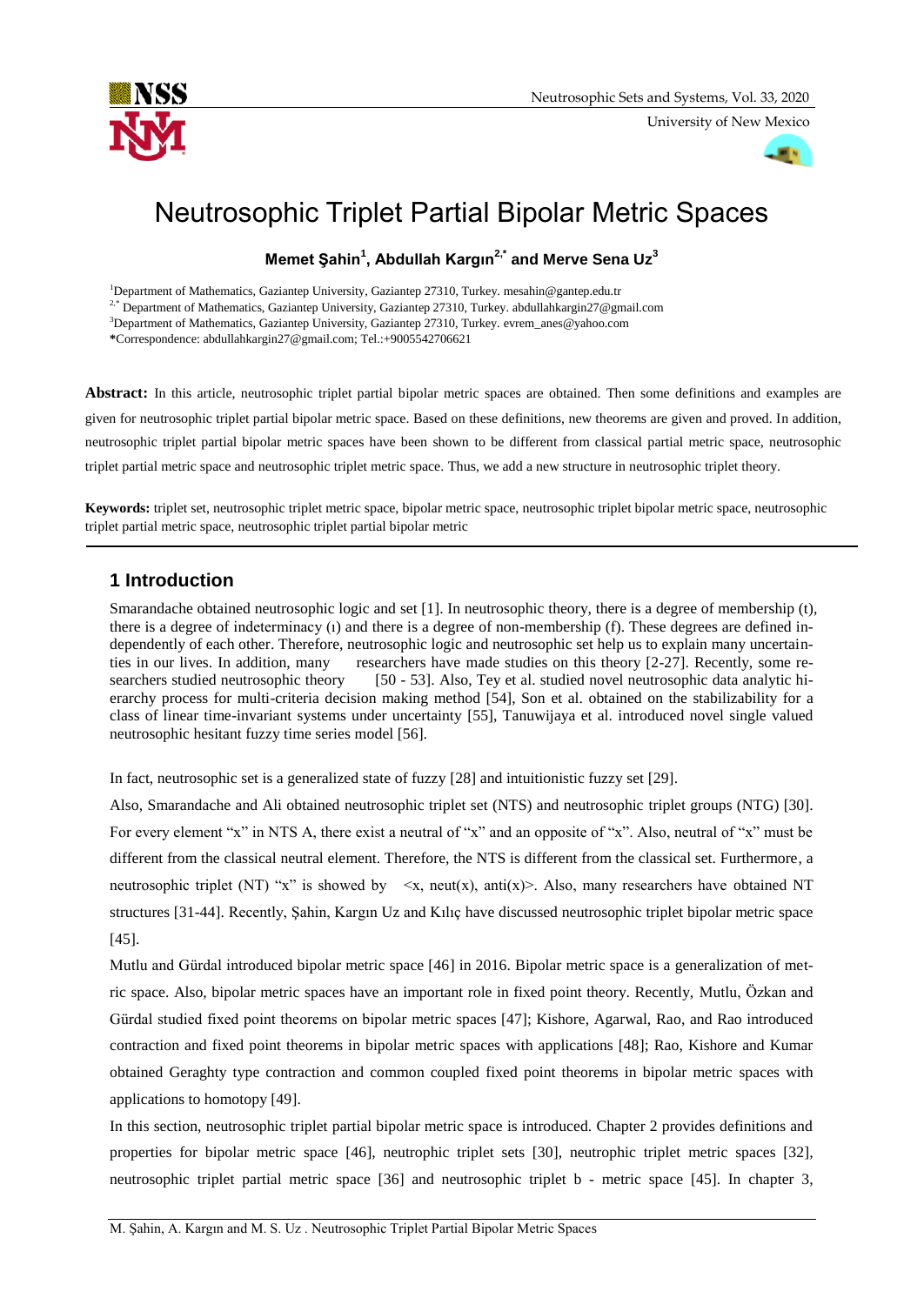neutrosophic triplet partial bipolar metric space is described and some properties are given for neutrosophic triplet partial bipolar metric space. In addition, neutrosophic triplet partial bipolar metric spaces are shown to be different from classical partial metric space, neutrosophic triplet partial metric space and neutrosophic triplet metric space. We give conclusions in Chapter 4.

## **2 Preliminaries**

**Definition 2.1: [30]** Let # be a binary operation. An NTS  $(X, \#)$  is a set such that for  $x \in X$ ,

i) There exists neutral of "x" such that  $x \# \text{neut}(x) = \text{neut}(x) \# x = x$ ,

ii) There exists anti of "x" such that  $x \#$ anti $(x) =$ anti $(x) \# x =$ neut $(x)$ .

Also, a neutrosophic triplet "x" is denoted by  $(x, \text{neut}(x), \text{anti}(x))$ .

**Definition 2.2:** [32] Let (N,\*) be an NTS and  $d_N: NxN \to \mathbb{R}^+ \cup \{0\}$  be a function. If  $d_N: NxN \to \mathbb{R}^+ \cup \{0\}$  and  $(N, *)$ satisfies the following conditions, then  $d_N$  is called NTM.

- a)  $x^*y \in N$ ,
- b)  $d_N(x, y) \geq 0$ ,
- c) If  $x = y$ , then  $d<sub>N</sub>(x, y) = 0$ ,
- d)  $d_N(x, y) = d_N(y, x)$ ,

e) If there exits at least a y  $\in$  N for each x, z  $\in$ N such that  $d_N(x, z) \le d_N(x, z^*$ neut(y)), then

 $d_N(x, z^*neut(y)) \leq d_N(x, y) + d_N(y, z).$ 

In this case,  $((N, *), d_N)$  is called an NTMS.

**Definition 2.3: [36]** Let (N,\*) be a NTS. If  $d_p: NxN \to \mathbb{R}^+ \cup \{0\}$  satisfies the following conditions, then  $d_p$  is a NTpM. For all  $x, y, z \in N$ ,

a)  $x*y \in N$ ,

b)  $d_n(x, y) \geq d_n(x, x) \geq 0$ ,

c) If  $d_p(x, y) = d_p(x, x) = d_p(y, y) = 0$ , then there exists at least one pair of elements x, y ∈N such that x = y.

d)  $d_p(x, y) = d_p(y, x)$ ,

e) If for each pair of x, z  $\in$ N, there exists at least one y  $\in$ N such that  $d_p$  (x, z)  $\leq d_p$  (x, z\*neut(y)), then  $d_p(x, z^*neut(y)) \leq d_p(x, y) + d_p(y, z) - d_p(y, y).$ 

In this case,  $((N, *), d_n)$  is called a NTpMS.

**Definition 2.4: [46]** Let *X* and *Y* be nonempty sets and  $d:\mathbb{N}\times\mathbb{N}\rightarrow\mathbb{R}^+\cup\{0\}$  be a function. If d satisfies the following conditions, then d is called a bipolar metric (bM).

i) For  $\forall (x, y) \in X \times Y$ , if  $d(x, y) = 0$ , then  $x = y$ ,

ii) For  $\forall u \in X \cap Y$ ,  $d(u, u) = 0$ ,

iii) For  $\forall u \in X \cap Y$ ,  $d(u, v) = d(v, u)$ ,

iv) For  $(x, y), (x', y') \in X \times Y, d(x, y) \leq d(x, y') + d(x', y') + d(x', y)$ .

In this case, (*X, Y, d*) is called a bipolar metric space (bMS).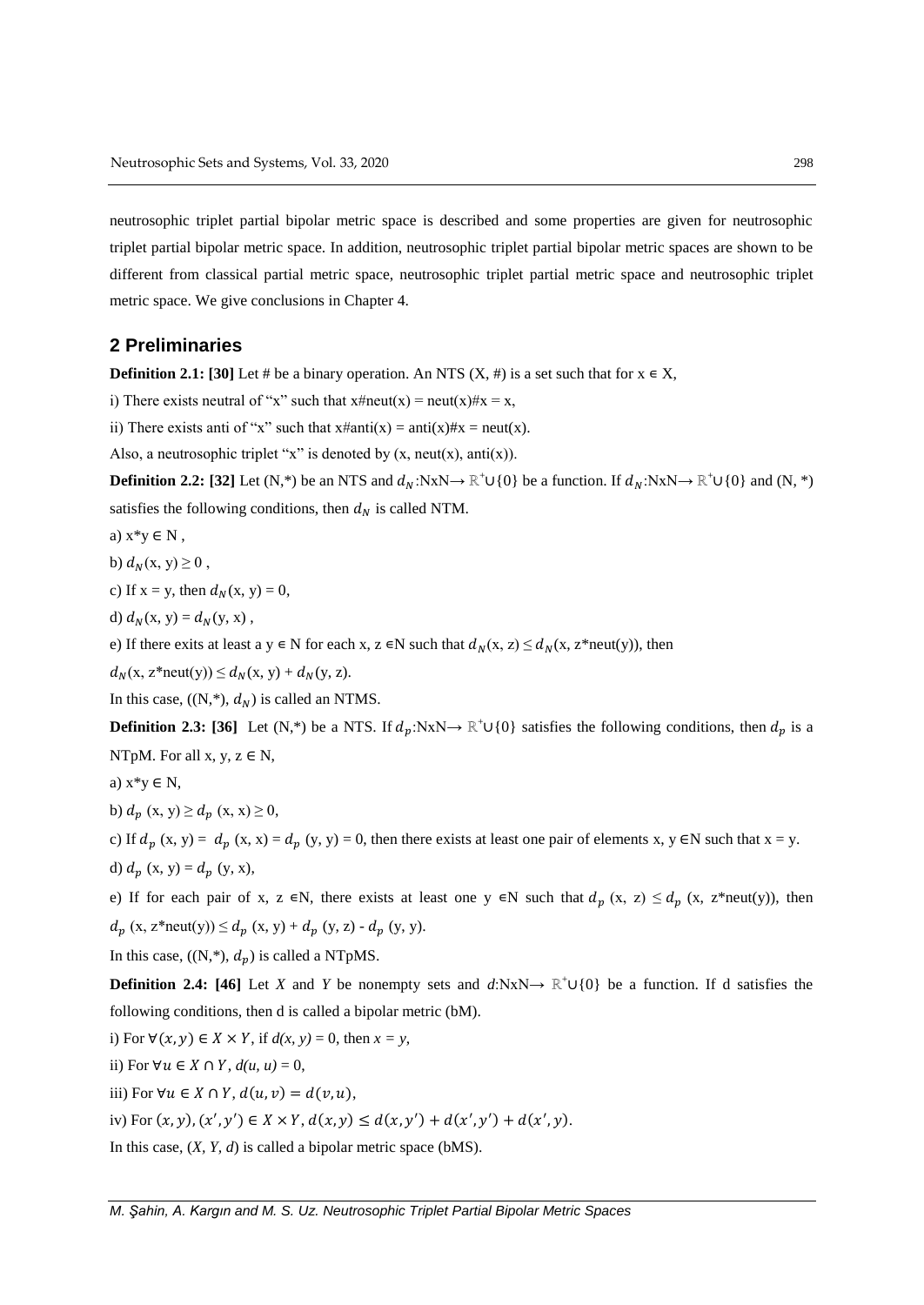**Definition 2.5:** [45] Let  $(X, *)$  and  $(Y, *)$  be two NTSs and let  $d: X \times Y \to \mathbb{R}^+ \cup \{0\}$  be a function. If d, and  $(Y,*)$  satify the following conditions, then *d* is called a neutrosophic triplet bipolar metric (NTbM). i) For  $\forall a, b \in X, a * b \in X$ ,

for  $\forall c, d \in Y$ ,  $c * d \in Y$ ,

ii) For  $\forall a \in X$  and  $\forall b \in Y$ , if  $d(a, b) = 0$ , then  $a = b$ ,

iii) For  $\forall u \in X \cap Y$ , d(u,u)=0,

iv) For  $\forall u, v \in X \cap Y$ ,  $d(u, v) = d(v, u)$ .

v) Let  $(x, y)$ ,  $(x', y') \in X \times Y$ . For each  $(x, y)$ , if there exists at least one  $(x', y')$  such that

 $d(x,y) \leq d(x,y * neut(y')) \leq d(x * neut(x'),y * neut(y'))$  and

 $d(x,y) \leq d(x * neut(x'), y) \leq d(x * neut(x'), y * neut(y')),$ 

then

 $d(x * neut(x'), y * neut(y')) \leq d(x, y') + d(x', y') + d(x', y).$ 

In this case,  $(( (X, Y), *)$ , d) is called a neutrosophic triplet bipolar metric space (NTbMS).

**Definition 2.6:** [45] Let  $((X, Y), *), d$  be a NTbMS. A left sequence  $(x_n)$  converges to a right point y (symbolically  $(x_n) \to y$  or  $\lim_{n\to\infty} (x_n) = y$ ) if and only if for every  $\varepsilon > 0$  there exists an  $n_0 \in \mathbb{N}$ , such that  $d(x_n, y) < \varepsilon$  for all  $n \ge n_0$ . Similarly, a right sequence  $(y_n)$  converges to a left point x (denoted as  $y_n \to x$  or  $\lim_{n\to\infty} (y_n) = x$  if and only if, for every  $\varepsilon > 0$  there exists an  $n_0 \in \mathbb{N}$  such that, whenever  $n \ge n_0$ ,  $d(x, y_n) < \varepsilon$ . Also, if  $(u_n) \to u$  and  $(u_n) \to u$ , then  $(u_n)$  converges to point u  $((u_n)$  is a central sequence).

**Definition 2.7:** [45] Let  $((X, Y), *,), d)$  be an NTbMS,  $(x_n)$  be a left sequence and  $(y_n)$  be a right sequence in this space.  $(x_n, y_n)$  is called an NT bisequence. Furthermore, if  $(x_n)$  and  $(y_n)$  are convergent, then  $(x_n, y_n)$  is called an NT convergent bisequence. Also, if  $(x_n)$  and  $(y_n)$  converge to the same point, then  $(x_n, y_n)$  is called an NT biconvergent bisequence.

**Definition 2.8: [45]** Let  $((X, Y), *,), d$  be an NTbMS and  $(x_n, y_n)$  be an NT bisequence.  $(x_n, y_n)$  is called an NT Cauchy bisequence if and only if for every  $\varepsilon > 0$  there exists an  $n_0 \in \mathbb{N}$ , such that  $d(x_n, y_n) < \varepsilon$  for all  $n \geq n_0$ .

### **3 Neutrosophic Triplet Partial Bipolar Metric Space**

**Definition 3.1:** Let  $(X, *)$  and  $(Y, *)$  be two NTSs and let  $d_{pb} : X \times Y \to \mathbb{R}^+ \cup \{0\}$  be a function. If  $d_{pb}$ , and (Y,  $*$ ) satify the following conditions, then  $d_{pb}$  is called a NT partial bipolar metric (NTpbM).

i-) For all  $a, b \in X$ ,  $a * b \in X$ , for all  $c, d \in Y$ ,  $c * d \in Y$ , ii-) For all  $x \in X$  and  $y \in Y$ ,  $d_{pb}(x, y) \geq d_{pb}(x, x) \geq 0$  and  $d_{pb}(x, y) \geq d_{pb}(y, y) \geq 0$ , iii-) If  $d_{pb}(x, y) = d_{pb}(x, x) = d_{pb}(y, y) = 0$ , there exists at least one pair of elements  $x, y \in X \cap Y$  such that  $d_{pb}(x, y) = 0,$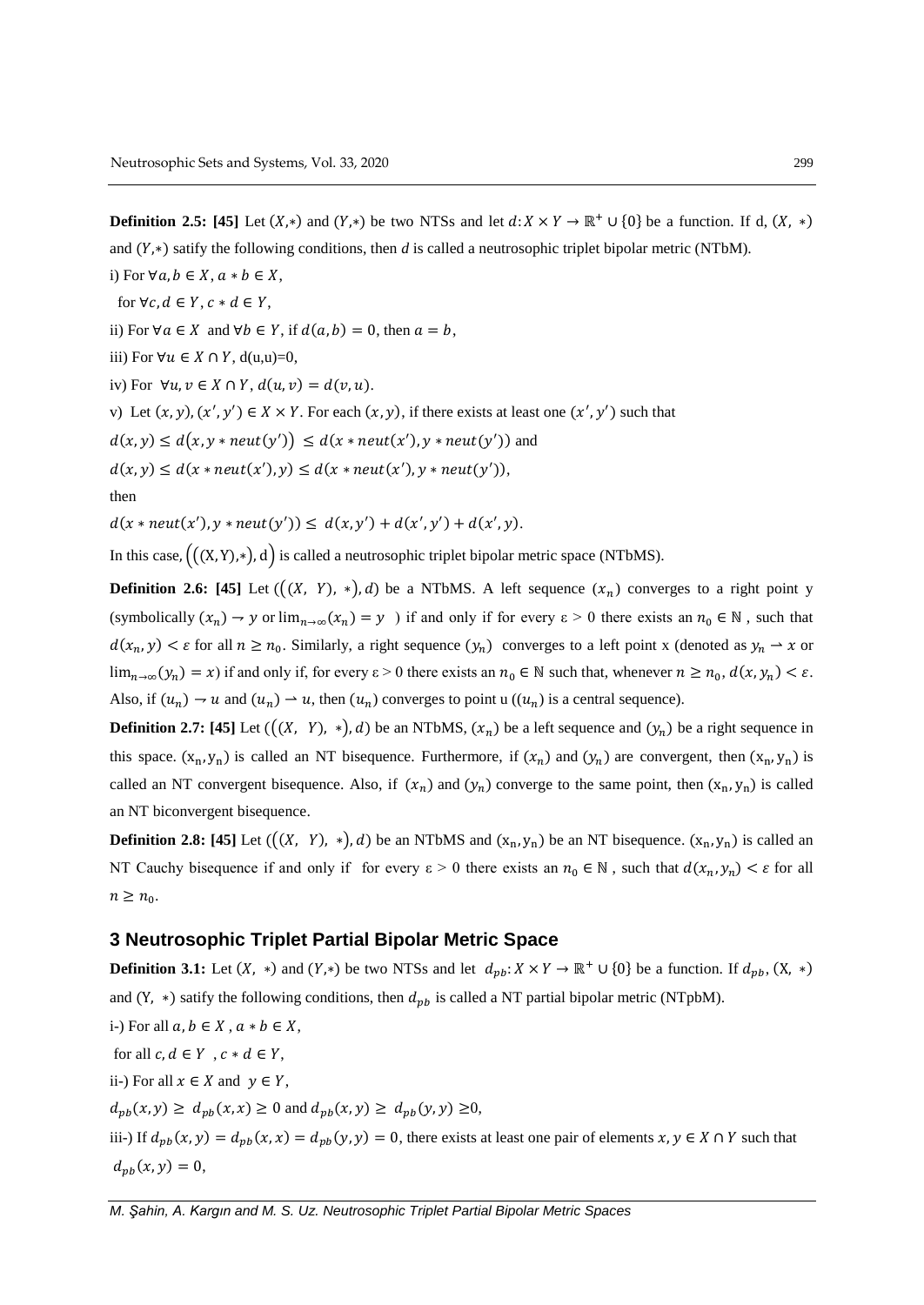*M. Şahin, A. Kargın and M. S. Uz. Neutrosophic Triplet Partial Bipolar Metric Spaces* iv-) For all  $x, y \in X \cap Y$ ,  $d_{pb}(x, y) = d_{pb}(y, x)$ , v-) Let  $(x, y)$ ,  $(x', y') \in X \times Y$ . For each  $(x, y)$ , if there exists at least one  $(x', y')$  such that  $d_{pb}(x, y) \leq d_{pb}(x, y * neut(y')) \leq d_{pb}(x * neut(x'), y * neut(y'))$  and  $d_{pb}(x, y) \leq d_{pb}(x * neut(x'), y) \leq d_{pb}(x * neut(x'), y * neut(y')),$ then  $d_{pb}(x * neut(x'), y * neut(y')) \leq d_{pb}(x, y') + d_{pb}(x', y') + d_{pb}(x', y) - \min\{d_{pb}(x', x'), d_{pb}(y', y')\}.$ In this case,  $((X, Y), \ast)$ ,  $d_{pb}$  is called a NTpbM space (NTpbMS). **Example 3.2:** Let  $X = \{0, 3, 6, 9, 10, 12\}$  and  $Y = \{0, 5, 6, 10\}$ . We show that  $(X, .)$  and  $(Y, .)$  are NTSs in  $(\mathbb{Z}_{15}, .).$ For  $(X, .)$ , NTs are  $(0, 0, 0)$ ,  $(3, 6, 12)$ ,  $(6, 6, 6)$ ,  $(9, 6, 9)$ ,  $(10, 10, 10)$ ,  $(12, 6, 3)$ . Also, for  $(Y, .)$ , NTs are  $(0, 0, 0)$ ,  $(5, 10, 5)$ ,  $(6, 6, 6)$ ,  $(10, 10, 10)$ . Thus,  $(X, .)$  and  $(Y, .)$  are NTSs. Furthermore, we define the  $d_{pb}$ :  $X \times Y \to \mathbb{R}^+ \cup \{0\}$  function such that  $d_{pb}(s,r) = max\{|3^s - 1|, |3^r - 1|\}$ . We show that d is a NTpbM. i-) 0.0 = 0 ∈ , 0.3 = 0 ∈ X , 0.6 = 0 ∈ X , 0.9 = 0 ∈ X , 0.10 = 0 ∈ X , 0.12 = 0 ∈ X , 3.3 = 9 ∈ X ,  $3.6 = 3 \in X$ ,  $3.9 = 12 \in X$ ,  $3.10 = 0 \in X$ ,  $3.12 = 6 \in X$ ,  $6.6 = 6 \in X$ ,  $6.9 = 9 \in X$ ,  $6.10 = 0 \in X$ ,  $6.12 = 0$  $12 \in X$ ,  $9.9 = 6 \in X$ ,  $9.10 = 0 \in X$ ,  $9.12 = 3 \in X$ ,  $10.10 = 10 \in X$ ,  $12.10 = 0 \in X$ ,  $12.12 = 9 \in X$ . Thus, for all  $a, b \in X$ ,  $a, b \in X$ . Also,  $0.0 = 0 \in Y$ ,  $0.5 = 0 \in Y$ ,  $0.6 = 0 \in Y$ ,  $0.10 = 0 \in Y$ ,  $5.5 = 10 \in Y$ ,  $5.10 = 5 \in Y$ ,  $5.6 = 0 \in Y$ ,  $10.10 = 10 \in Y$ ,  $10.6 = 0 \in Y$ ,  $6.6 = 6 \in Y$ Thus, for all  $c, d \in Y$ ,  $c, d \in Y$ . ii-)For all  $x \in X$ ,  $y \in Y$ , if  $d_{pb}(x, y) = \max\{|3^x - 1|, |3^y - 1|\},$  $d_{pb}(x, x) = \max\{|3^x - 1|, |3^x - 1|\},$  $d_{pb}(y, y) = \max\{|3^y - 1|, |3^y - 1|\},$ then it is clear that  $d_{nb}(x, y) \geq d_{nb}(x, x) \geq 0$  and  $d_{pb}(x, y) \geq d_{pb}(y, y) \geq 0.$ iii-)For  $d_{pb}(x, y) = d_{pb}(x, x) = d_{pb}(y, y) = 0$ , if  $d_{pb}(x, y) = 0$ , then there exists at least one pair  $x, y \in X \cap Y$ . If  $d_{pb}(x, y) = \max\{|3^x - 1|, |3^y - 1|\} = 0$ , then  $3^x - 1 = 0$  and  $3^y - 1 = 0$ . If  $3^x = 1$  and  $3^y = 1$ ,  $x, y \in X \cap Y$  are pairs of elements, since  $x = 0 \in X$  and  $y = 0 \in Y$ . iv) For all ,  $y \in X \cap Y$ ,  $d_{pb}(x, y) = d_{pb}(y, x)$ .  $d_{pb}(x, y) = \max\{|3^x - 1|, |3^y - 1|\} = \max\{|3^y - 1|, |3^x - 1|\} = d_{pb}(y, x)$ . v) It is clear that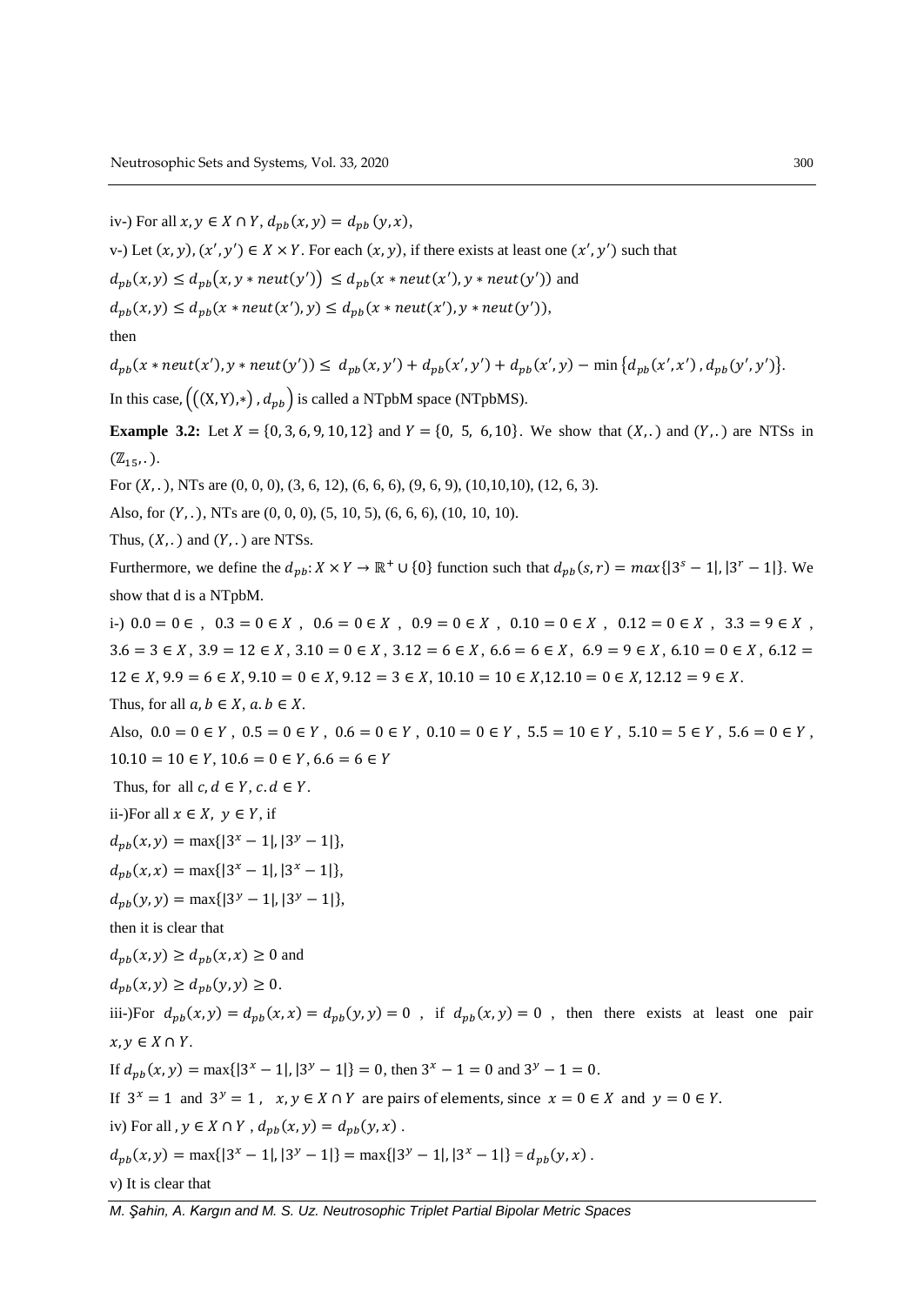$$
d_{pb}(0,0) = 0 \le d_{pb}(0,0.neut(6)) = 0 \le d_{pb}(0.neut(3),0.neut(6)) = d_{pb}(0,0) = 0,
$$
  

$$
d_{pb}(0,0) = 0 \le d_{pb}(0.neut(3),0) = 0 \le d_{pb}(0.neut(3),0.neut(6)) = d_{pb}(0,0) = 0.
$$

$$
d_{pb}(0.\text{neut}(3), 0.\text{neut}(6)) = d_{pb}(0, 0) = 0 \le d_{pb}(0, 6) + d_{pb}(3, 6) + d_{pb}(3, 0) - \min\{d_{pb}(3, 3), d_{pb}(6, 6)\}.
$$

It is clear that

$$
d_{pb}(0,5) = 0 \le d_{pb}(0,5. \text{neut}(10)) = d_{pb}(0,5) = \max\{|3^0 - 1|, |3^5 - 1|\}
$$
  
\n
$$
\le d_{pb}(0.\text{neut}(6), 5.\text{neut}(10)) = d_{pb}(0,5),
$$
  
\n
$$
d_{pb}(0,5) = 0 \le d_{pb}(0.\text{neut}(6), 5) = d_{pb}(0,5) = \max\{|3^0 - 1|, |3^5 - 1|\}
$$
  
\n
$$
\le d_{pb}(0.\text{neut}(6), 5.\text{neut}(10)) = d_{pb}(0,5).
$$

Also,

 $d_{pb}(0.\text{neut}(6), 5.\text{neut}(10)) = d_{pb}(0, 5) \leq$  $d_{pb}(0, 10) + d_{pb}(6, 10) + d_{pb}(6, 5) - min\{d_{pb}(6, 6), d_{pb}(10, 10)\}.$ It is clear that

$$
d_{pb}(0, 10) \le d_{pb}(0, 10. neut(5)) = d_{pb}(0, 10) = max\{|3^0 - 1|, |3^{10} - 1|\}
$$
  
\n
$$
\le d_{pb}(0. neut(3), 10. neut(5)) = d_p(0, 10),
$$
  
\n
$$
d_{pb}(0, 10) = |3^{10} - 1| \le d_{pb}(0. neut(3), 10) = d_{pb}(0, 10) = max\{|3^0 - 1|, |3^{10} - 1|\}
$$
  
\n
$$
\le d_{pb}(0. neut(3), 10. neut(5)) = d_{pb}(0, 10)
$$

Also,

 $d_{pb}(0.\text{neut}(3), 10.\text{neut}(5)) = d_{pb}(0, 10) \leq d_{pb}(0, 5) + d_{pb}(3, 5) + d_p(3, 10) - \min\{d_{pb}(3, 3), d_{pb}(5, 5)\}$ It is clear that

$$
d_{pb}(0,6) = |3^6 - 1| \le d_{pb}(0, 6. \text{neut}(6)) = d_{pb}(0, 6) = \max\{|3^0 - 1|, |3^6 - 1|\}
$$
  
\n
$$
\le d_{pb}(0.\text{neut}(3), 6.\text{neut}(6)) = d_{pb}(0, 6),
$$
  
\n
$$
d_{pb}(0,6) = |3^6 - 1| \le d_{pb}(0.\text{neut}(3), 6) = d_{pb}(0, 6) = \max\{|3^0 - 1|, |3^6 - 1|\}
$$
  
\n
$$
\le d_{pb}(0.\text{neut}(3), 6.\text{neut}(6)) = d_{pb}(0, 6).
$$

Also,

$$
d_{pb}(0.next(3), 6.next(6)) = d_{pb}(0, 6) = 728
$$
  
 
$$
\leq d_{pb}(0, 6) + d_{pb}(3, 6) + d_{pb}(3, 6) - min\{d_{pb}(3, 3), d_{pb}(6, 6)\}
$$

It is clear that

$$
d_{pb}(3,0) = |3^3 - 1| \le d_{pb}(3, 0. \text{neut}(5)) = d_{pb}(3, 0) = \max\{|3^3 - 1|, |3^0 - 1|\}
$$
  
\n
$$
\le d_{pb}(3.\text{neut}(6), 0.\text{neut}(5)) = d_{pb}(3, 0),
$$
  
\n
$$
d_{pb}(3,0) = |3^3 - 1| = 26 \le d_{pb}(3.\text{neut}(6), 0) = d_{pb}(3, 0) = \max\{|3^3 - 1|, |3^0 - 1|\} = 26
$$
  
\n
$$
\le d_{pb}(3.\text{neut}(6), 0.\text{neut}(5)) = d_{pb}(3, 0).
$$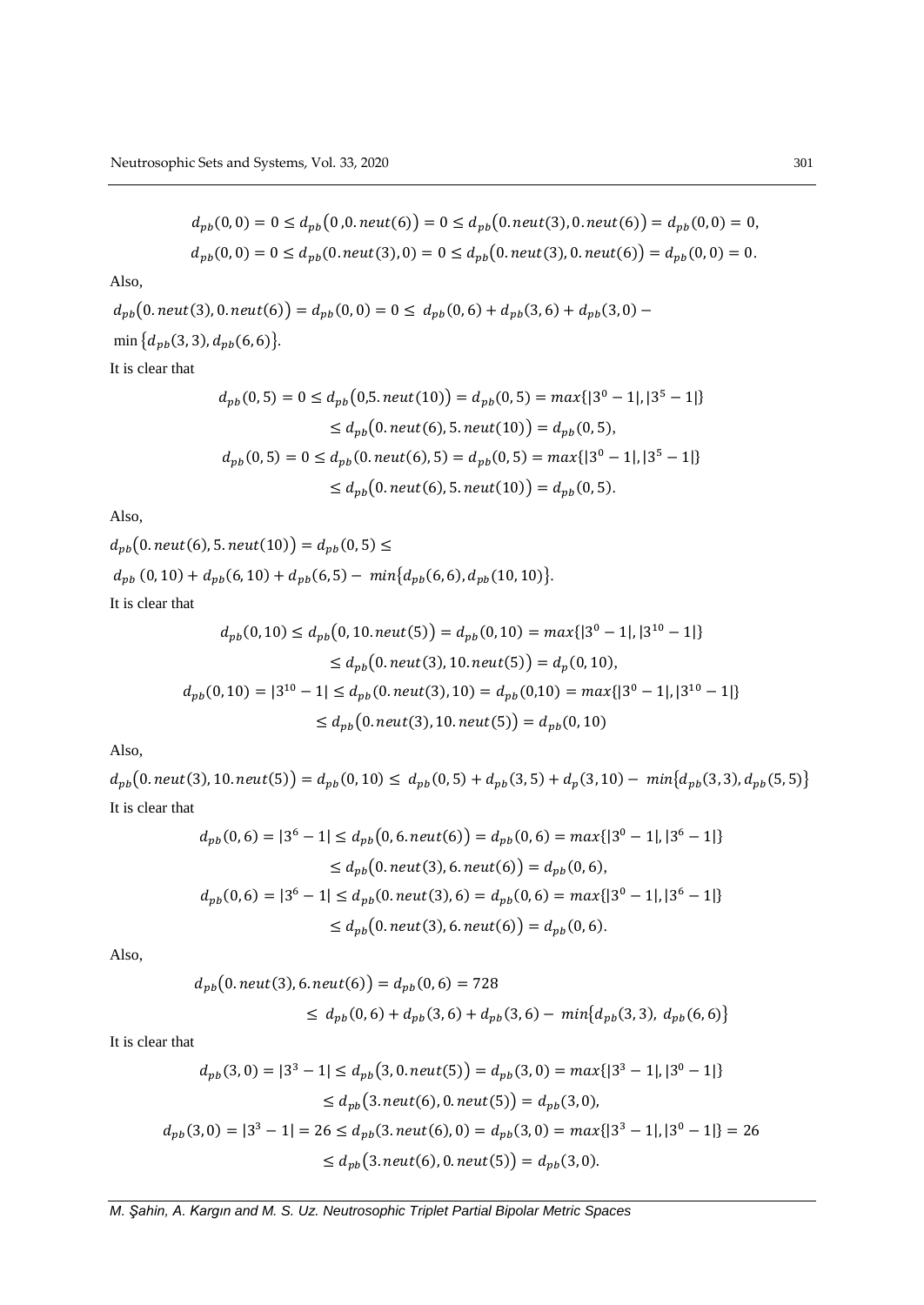$$
d_{pb}(3.neut(6), 0.neut(5)) = d_{pb}(3, 0) = 26
$$
  
 
$$
\leq d_{pb}(3, 5) + d_{pb}(6, 5) + d_{pb}(6, 0) - min\{d_{pb}(6, 6), d_{pb}(5, 5)\}.
$$

It is clear that

$$
d_{pb}(3,5) = |3^5 - 1| \le d_{pb}(3,5. \text{neut}(10)) = d_{pb}(3,5) = \max\{|3^3 - 1|, |3^5 - 1|\}
$$
  
\n
$$
\le d_{pb}(3.\text{neut}(6), 5.\text{neut}(10)) = d_{pb}(3,5),
$$
  
\n
$$
d_{pb}(3,5) = |3^5 - 1| \le d_{pb}(3.\text{neut}(6), 5) = d_{pb}(3,5) = \max\{|3^3 - 1|, |3^5 - 1|\}
$$
  
\n
$$
\le d_{pb}(3.\text{neut}(6), 5.\text{neut}(10)) = d_{pb}(3,5).
$$

Also,

 $d_{pb}(3.neut(6), 5.neut(10)) \leq d_{pb}(3, 10) + d_{pb}(6, 10) + d_{pb}(6, 5) - min\{d_{pb}(6, 6), d_{pb}(10, 10)\}.$ It is clear that

$$
d_{pb}(3,10) = |3^{10} - 1| \le d_{pb}(3,10.next(5)) = d_{pb}(3,10) = max\{|3^3 - 1|, |3^{10} - 1|\}
$$
  
\n
$$
\le d_{pb}(3.next(9), 10.next(5)) = d_{pb}(3,10),
$$
  
\n
$$
d_{pb}(3,10) = |3^{10} - 1| \le d_{pb}(3.next(9), 10) = d_{pb}(3,10) = max\{|3^3 - 1|, |3^{10} - 1|\}
$$
  
\n
$$
\le d_{pb}(3.next(9), 10.next(5)) = d_{pb}(3,10).
$$

Also,  $d_{pb}(3. \textit{neut}(9), 10. \textit{neut}(5)) \leq d_{pb}(3, 5) + d_{pb}(9, 5) + d_{pb}(9, 10) - \min\{d_{pb}(9, 9), d_{pb}(5, 5)\}\$ It is clear that

$$
d_{pb}(3,6) = |3^6 - 1| \le d_{pb}(3,6. \operatorname{neut}(6)) = d_{pb}(3,6) = \max\{|3^3 - 1|, |3^6 - 1|\}
$$
  
\n
$$
\le d_{pb}(3. \operatorname{neut}(9), 6. \operatorname{neut}(6)) = d_{pb}(3,6),
$$
  
\n
$$
d_{pb}(3,6) = |3^6 - 1| \le d_{pb}(3. \operatorname{neut}(9), 6) = d_{pb}(3,6) = \max\{|3^3 - 1|, |3^6 - 1|\}
$$
  
\n
$$
\le d_{pb}(3. \operatorname{neut}(9), 6. \operatorname{neut}(6)) = d_{pb}(3,6).
$$

Also,

 $d_{pb}(3.neut(9), 6.neut(6)) = d_{pb}(3, 6) \leq d_{pb}(3, 6) + d_{pb}(9, 6) + d_{pb}(9, 6) - min\{d_{pb}(9, 9), d_{pb}(6, 6)\}$ It is clear that

$$
d_{pb}(6,0) = |3^6 - 1| \le d_{pb}(6, 0. \text{neut}(5)) = d_{pb}(6, 0) = \max\{|3^6 - 1|, |3^0 - 1|\}
$$
  
\n
$$
\le d_{pb}(6. \text{neut}(9), 0. \text{neut}(5)) = d_{pb}(6, 0),
$$
  
\n
$$
d_{pb}(6,0) = |3^6 - 1| \le d_{pb}(6. \text{neut}(9), 0) = d_{pb}(6, 0) = \max\{|3^6 - 1|, |3^0 - 1|\}
$$
  
\n
$$
\le d_{pb}(6. \text{neut}(9), 0. \text{neut}(5)) = d_{pb}(6, 0).
$$

Also,

 $d_{pb}(6. neut(9), 0. neut(5)) = d_{pb}(6, 0) \leq d_{pb}(6, 5) + d_{pb}(9, 5) + d_{pb}(9, 0) - min\{d_{pb}(9, 9), d_{pb}(5, 5)\}.$ It is clear that

$$
d_{pb}(6,5) = |3^6 - 1| \le d_{pb}(6, 5. \text{neut}(0)) = d_{pb}(6, 0) = \max\{|3^6 - 1|, |3^0 - 1|\}
$$
  
 
$$
\le d_{pb}(6. \text{neut}(12), 5. \text{neut}(0)) = d_{pb}(6, 0),
$$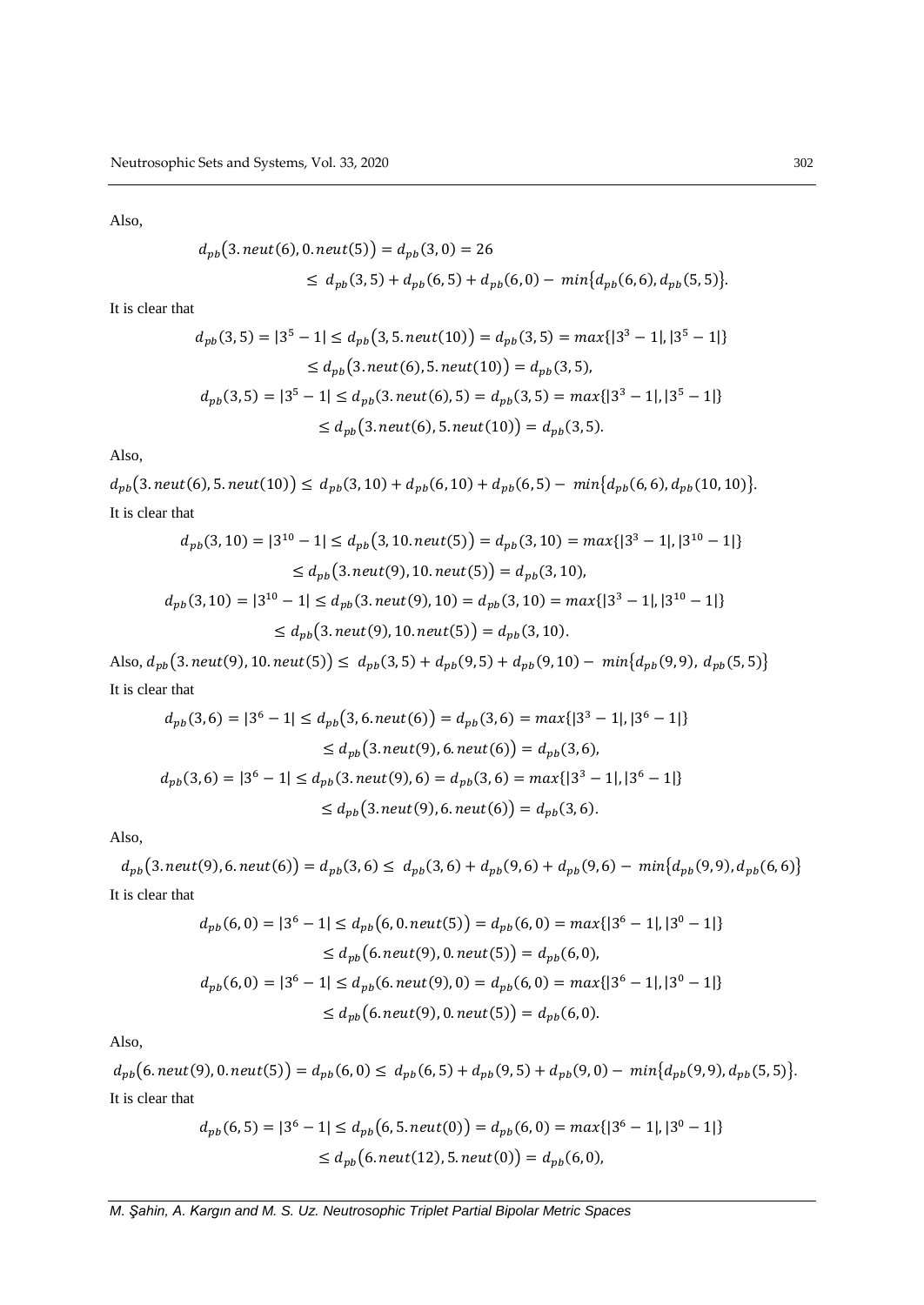$$
d_{pb}(6,5) = |3^6 - 1| \le d_{pb}(6. \text{neut}(12), 5) = d_{pb}(6,5) = \max\{|3^6 - 1|, |3^5 - 1|\}
$$
  
 
$$
\le d_{pb}(6. \text{neut}(12), 5. \text{neut}(0)) = d_{pb}(6,0).
$$

$$
d_{pb}(6. \text{neut}(12), 5. \text{neut}(0))
$$
  
 
$$
\leq d_{pb}(6,0) d_{pb}(6,0) + d_{pb}(12,0) + d_{pb}(12,5) - \min\{d_{pb}(12,12), d_{pb}(0,0)\}.
$$

It is clear that

$$
d_{pb}(6, 10) = |3^{10} - 1| \le d_{pb}(6, 10. neut(5)) = d_{pb}(6, 10) = max\{|3^6 - 1|, |3^{10} - 1|\}
$$
  
\n
$$
\le d_{pb}(6. neut(0), 10. neut(5)) = d_{pb}(0, 10),
$$
  
\n
$$
d_{pb}(6, 10) = |3^{10} - 1| \le d_{pb}(6. neut(0), 10) = d_{pb}(0, 10) = max\{|3^0 - 1|, |3^{10} - 1|\}
$$
  
\n
$$
\le d_{pb}(6. neut(0), 10. neut(5)) = d_{pb}(0, 10).
$$

Also,

 $d_{pb}(6.$  neut(0), 10. neut(5) =  $d_{pb}(0, 10) \leq d_{pb}(6, 5) + d_p(0, 5) + d_{pb}(0, 10) - min\{d_{pb}(0, 0), d_{pb}(5, 5)\}$ It is clear that

$$
d_{pb}(6,6) = |3^6 - 1| \le d_{pb}(6, 6. neut(0)) = d_{pb}(6, 0) = max\{|3^6 - 1|, |3^0 - 1|\}
$$
  
\n
$$
\le d_{pb}(6. neut(3), 6. neut(0)) = d_{pb}(6, 0),
$$
  
\n
$$
d_{pb}(6,6) = |3^6 - 1| \le d_{pb}(6. neut(3), 6) = d_{pb}(6, 6) = max\{|3^6 - 1|, |3^6 - 1|\}
$$
  
\n
$$
\le d_{pb}(6. neut(3), 6. neut(0)) = d_{pb}(6, 0).
$$

Also,

 $d_{pb}(6. neut(3), 6. neut(0)) = d_{pb}(6,0) \leq d_{pb}(6,0) + d_{pb}(3,0) + d_{pb}(3,6) - min\{d_{pb}(3,3), d_{pb}(0,0)\}$ It is clear that

$$
d_{pb}(9,0) = |3^9 - 1| \le d_{pb}(9, 0. \text{neut}(5)) = d_{pb}(9, 0) = \max\{|3^9 - 1|, |3^0 - 1|\}
$$
  
\n
$$
\le d_{pb}(9. \text{neut}(12), 0. \text{neut}(5)) = d_p(9, 0),
$$
  
\n
$$
d_{pb}(9,0) = |3^9 - 1| \le d_{pb}(9. \text{neut}(12), 0) = d_{pb}(9, 0) = \max\{|3^9 - 1|, |3^0 - 1|\}
$$
  
\n
$$
\le d_{pb}(9. \text{neut}(12), 0. \text{neut}(5)) = d_{pb}(9, 0).
$$

Also,

$$
d_{pb}(9. \text{neut}(12), 0. \text{neut}(5)) = d_{pb}(9, 0) \le
$$
  
\n
$$
d_{pb}(9, 5) + d_{pb}(12, 5) + d_{pb}(12, 0) - \min\{d_{pb}(12, 12), d_{pb}(5, 5)\}.
$$
  
\nIt is clear that

$$
d_{pb}(9,5) = |3^9 - 1| \le d_{pb}(9,5. \text{neut}(0)) = d_{pb}(9,0) = \max\{|3^9 - 1|, |3^0 - 1|\}
$$
  
\n
$$
\le d_{pb}(9.\text{neut}(12), 5.\text{neut}(0)) = d_{pb}(9,0),
$$
  
\n
$$
d_{pb}(9,5) = |3^9 - 1| \le d_{pb}(9.\text{neut}(12), 5) = d_{pb}(9,5) = \max\{|3^9 - 1|, |3^5 - 1|\}
$$
  
\n
$$
\le d_{pb}(9.\text{neut}(12), 5.\text{neut}(0)) = d_{pb}(9,0).
$$

Also,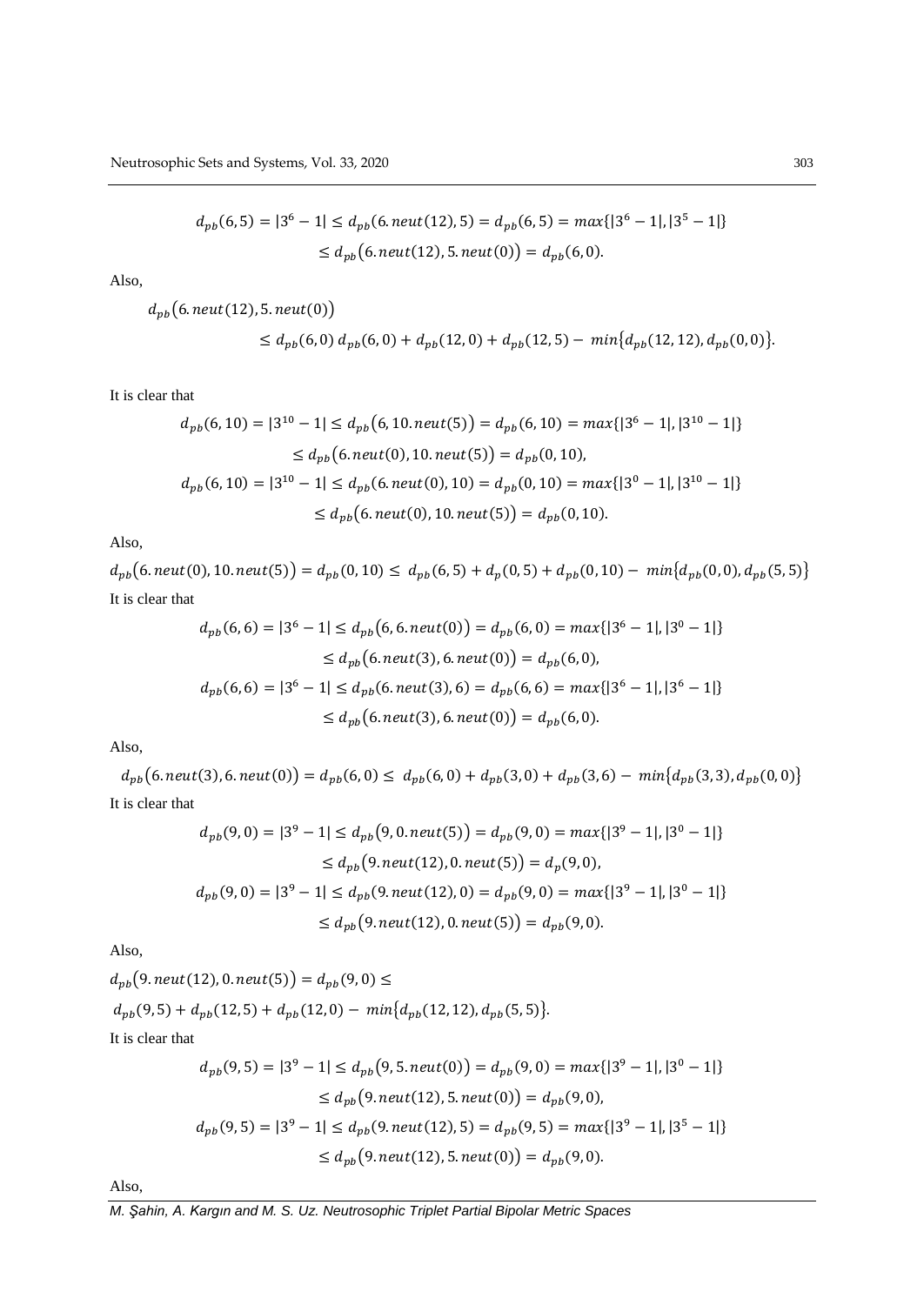$$
d_{pb}(9. \text{neut}(12), 5. \text{neut}(0)) = d_{pb}(9, 0)
$$
  
\n
$$
\leq d_{pb}(9, 0) + d_{pb}(12, 0) + d_{pb}(12, 5) - \min\{d_{pb}(12, 12), d_{pb}(0, 0)\}.
$$

It is clear that

$$
d_{pb}(9, 10) = |3^{10} - 1| \le d_{pb}(9, 10. \text{neut}(5)) = d_{pb}(9, 10) = \max\{|3^9 - 1|, |3^{10} - 1|\}
$$
  
\n
$$
\le d_{pb}(9. \text{neut}(0), 10. \text{neut}(5)) = d_{pb}(0, 10),
$$
  
\n
$$
d_{pb}(9, 10) = |3^{10} - 1| \le d_{pb}(9. \text{neut}(0), 10) = d_{pb}(0, 10) = \max\{|3^0 - 1|, |3^{10} - 1|\}
$$
  
\n
$$
\le d_{pb}(9. \text{neut}(0), 10. \text{neut}(5)) = d_{pb}(0, 10).
$$

Also,

 $d_{pb}(9. \textit{neut}(0), 10. \textit{neut}(5)) = d_{pb}(0, 10) \leq$  $d_{pb}(9,5) + d_{pb}(0,5) + d_{pb}(0,10) - min\{d_{pb}(0,0), d_{pb}(5,5)\}.$ It is clear that

 $d_{pb}(9,6) = |3^9 - 1| \leq d_{pb}(9,6 \cdot \text{neut}(5)) = d_{pb}(9,0) = \max\{|3^9 - 1|, |3^0 - 1|\}$ 

$$
\leq d_{pb}(9. \text{neut}(3), 6. \text{neut}(5)) = d_{pb}(9, 0),
$$
\n
$$
d_{pb}(9, 6) = |3^9 - 1| \leq d_{pb}(9. \text{neut}(3), 6) = d_{pb}(9, 6) = \max\{|3^9 - 1|, |3^6 - 1|\}
$$
\n
$$
\leq d_{pb}(9. \text{neut}(3), 6. \text{neut}(5)) = d_{pb}(9, 0).
$$

Also,

 $d_{pb}(9.neut(3), 6.neut(5)) = d_{pb}(9,0) \leq d_{pb}(9,5) + d_{pb}(3,5) + d_{pb}(3,6) - min\{d_{pb}(3,3), d_{pb}(5,5)\}$ It is clear that

$$
d_{pb}(10,0) = |3^{10} - 1| \le d_{pb}(10,0.neut(6)) = d_{pb}(10,0) = max\{|3^{10} - 1|, |3^{0} - 1|\}
$$
  
\n
$$
\le d_{pb}(10.neut(10),0.neut(6)) = d_{pb}(10,0),
$$
  
\n
$$
d_{pb}(10,0) = |3^{10} - 1| \le d_{pb}(10.neut(10),0) = d_{pb}(10,0) = max\{|3^{10} - 1|, |3^{0} - 1|\}
$$
  
\n
$$
\le d_{pb}(10.neut(10),0.neut(6)) = d_{pb}(10,0).
$$

Also,

 $d_{pb}(10.neut(10), 0.neut(6)) = d_{pb}(10, 0) \leq$ 

$$
d_{pb}(10,6) + d_{pb}(10,6) + d_{pb}(10,0) - min\{d_{pb}(10,10), d_{pb}(6,6)\}.
$$

It is clear that

$$
d_{pb}(10,5) = |3^{10} - 1| \le d_{pb}(10,5. \text{neut}(6)) = d_{pb}(10,0) = \max\{|3^{10} - 1|, |3^{0} - 1|\}
$$
  
\n
$$
\le d_{pb}(10.\text{neut}(10), 5.\text{neut}(6)) = d_{pb}(10,0),
$$
  
\n
$$
d_{pb}(10,5) = |3^{10} - 1| \le d_{pb}(10.\text{neut}(10), 5) = d_{pb}(10,5) = \max\{|3^{10} - 1|, |3^{5} - 1|\}
$$
  
\n
$$
\le d_{pb}(10.\text{neut}(10), 5.\text{neut}(6)) = d_{pb}(10,0).
$$

Also,

$$
d_{pb}(10.next(10), 5.next(6)) = d_{pb}(10, 0) \le
$$
  

$$
d_{pb}(10, 6) + d_{pb}(10, 6) + d_{pb}(10, 5) - min\{d_{pb}(10, 10), d_{pb}(6, 6)\}.
$$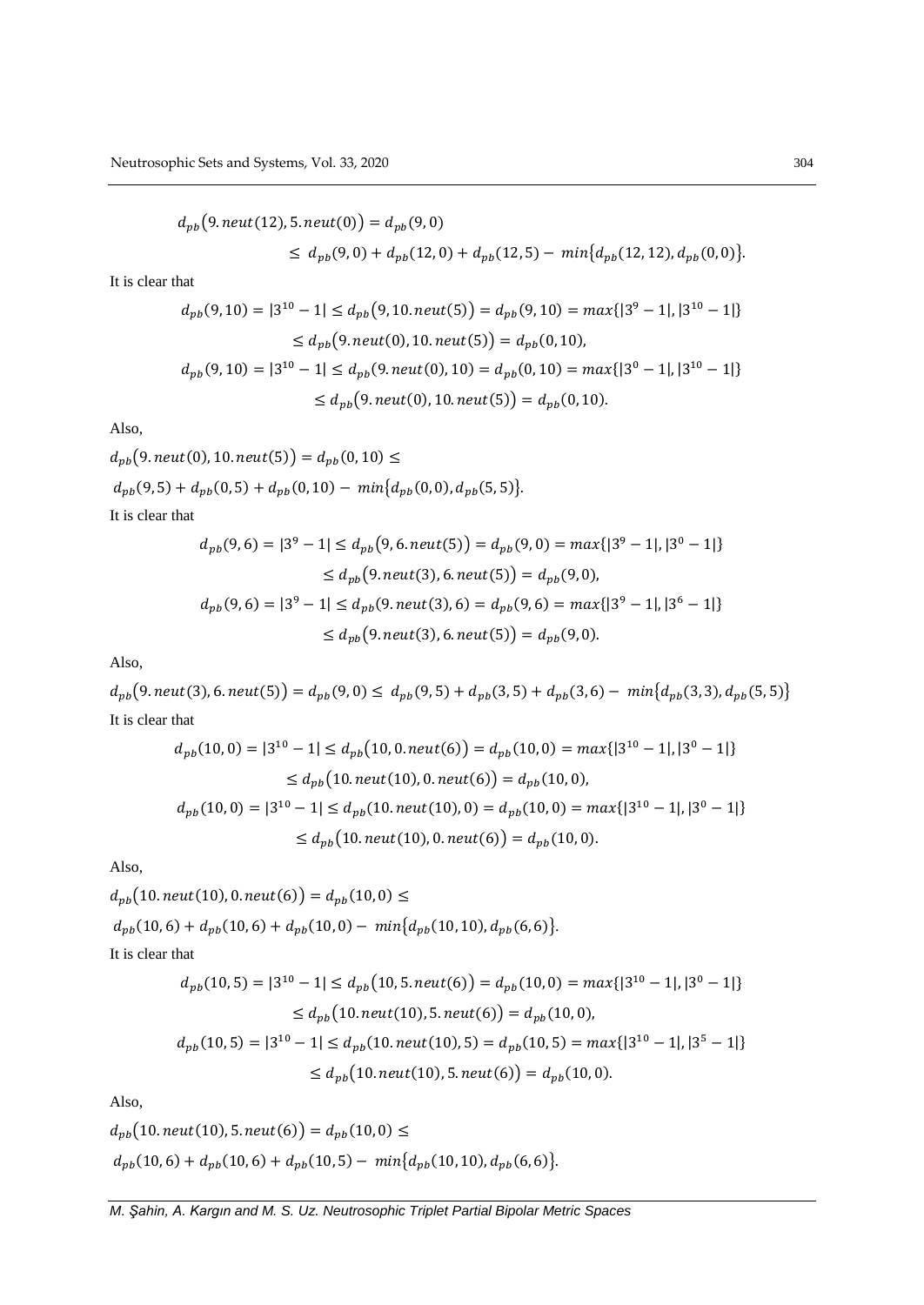It is clear that

$$
d_{pb}(10, 10) = |3^{10} - 1| \le d_{pb}(10, 10. \text{neut}(5)) = d_{pb}(10, 10) = \max\{|3^{10} - 1|, |3^{10} - 1|\}
$$
  
\n
$$
\le d_{pb}(10. \text{neut}(3), 10. \text{neut}(5)) = d_{pb}(0, 10),
$$
  
\n
$$
d_{pb}(10, 10) = |3^{10} - 1| \le d_{pb}(10. \text{neut}(3), 10) = d_{pb}(0, 10) = \max\{|3^{0} - 1|, |3^{10} - 1|\}
$$
  
\n
$$
\le d_{pb}(10. \text{neut}(3), 10. \text{neut}(5)) = d_{pb}(0, 10).
$$

Also,

$$
d_{pb}(10.next(3), 10.next(5)) = d_{pb}(0, 10) \le
$$
  
\n
$$
d_{pb}(10, 5) + d_{pb}(3, 5) + d_{pb}(3, 10) - min\{d_{pb}(3, 3), d_{pb}(5, 5)\}.
$$
  
\nIt is clear that  
\n
$$
d_{pb}(10, 6) = |3^{10} - 1| \le d_{pb}(10, 6.next(0)) = d_{pb}(10, 0) = max\{|3^{10} - 1|, |3^{0} - 1|\}
$$
  
\n
$$
\le d_{pb}(10.next(5), 6.next(0)) = d_{pb}(10, 0),
$$

$$
d_{pb}(10,6) = |3^{10} - 1| \le d_{pb}(10.neut(5), 6) = d_{pb}(10, 6) = max\{|3^{10} - 1|, |3^6 - 1|\}
$$
  
 
$$
\le d_{pb}(10.neut(5), 6.neut(0)) = d_{pb}(10, 0).
$$

Also,

$$
d_{pb}(10.neut(5), 6.neut(0)) = d_{pb}(10, 0) \le
$$
  
\n
$$
d_{pb}(10, 0) + d_{pb}(5, 0) + d_{pb}(5, 6) - min\{d_{pb}(5, 5), d_{pb}(0, 0)\}.
$$
  
\nIt is clear that  
\n
$$
d_{pb}(12, 0) = |3^{12} - 1| \leq d_{pb}(12, 0.neut(5)) = d_{pb}(12, 0) = max\{|3^{12} - 1|, |3^{0} - 1|\}
$$

$$
\leq d_{pb}(12, \text{neut}(6), 0.\text{neut}(5)) = d_{pb}(12, 0),
$$
\n
$$
d_{pb}(12, 0) = |3^{12} - 1| \leq d_{pb}(12. \text{neut}(6), 0) = d_{pb}(12, 0) = \max\{|3^{12} - 1|, |3^0 - 1|\}
$$
\n
$$
\leq d_{pb}(12. \text{neut}(6), 0.\text{neut}(5)) = d_{pb}(12, 0).
$$

Also,

$$
d_{pb}(12.next(6), 0.next(5)) = d_{pb}(12, 0) \le
$$
  
\n
$$
d_{pb}(12, 5) + d_{pb}(6, 5) + d_{pb}(6, 0) - min\{d_{pb}(6, 6), d_{pb}(5, 5)\}.
$$
  
\nIt is clear that  
\n
$$
d_{pb}(12, 5) = |3^{12} - 1| \le d_{pb}(12, 5.next(10)) = d_{pb}(12, 5) = max\{|3^{12} - 1|, |3^{5} - 1|\}
$$
  
\n
$$
\le d_{pb}(12.next(3), 5.next(10)) = d_{pb}(12, 5),
$$
  
\n
$$
d_{pb}(12, 5) = |3^{12} - 1| \le d_{pb}(12.next(3), 5) = d_{pb}(12, 5) = max\{|3^{12} - 1|, |3^{5} - 1|\}
$$
  
\n
$$
\le d_{pb}(12.next(3), 5.next(10)) = d_{pb}(12, 5).
$$

Also,

$$
d_{pb}(12.next(3), 5.next(10)) = d_{pb}(12,5) \le
$$
  

$$
d_{dpb}(12,10) + d_{pb}(3,10) + d_{pb}(3,5) - min\{d_{pb}(3,3), d_{pb}(10,10)\}.
$$
  
It is clear that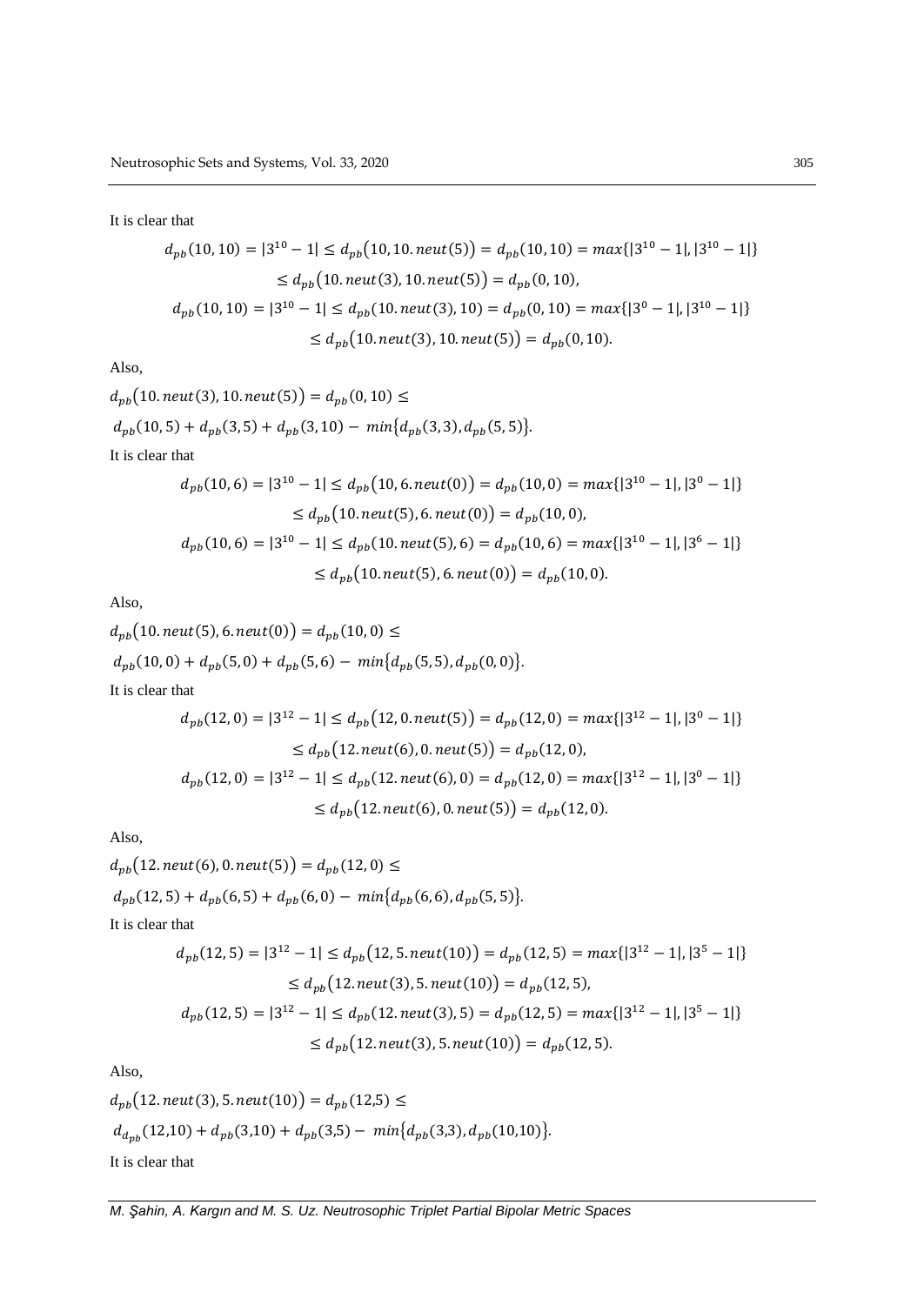$$
d_{pb}(12, 10) = |3^{12} - 1| \le d_{pb}(12, 10. \text{neut}(0)) = d_{pb}(12, 0) = \max\{|3^{12} - 1|, |3^0 - 1|\}
$$
  
\n
$$
\le d_{pb}(12. \text{neut}(6), 10. \text{neut}(0)) = d_{pb}(12, 0),
$$
  
\n
$$
d_{pb}(12, 10) = |3^{12} - 1| \le d_{pb}(12. \text{neut}(6), 10) = d_{pb}(12, 10) = \max\{|3^{12} - 1|, |3^{10} - 1|\}
$$
  
\n
$$
\le d_{pb}(12. \text{neut}(6), 10. \text{neut}(0)) = d_{pb}(12, 0).
$$

$$
d_{pb}(12. neut(6), 10. neut(0)) = d_{pb}(12, 0) \le
$$
  
\n
$$
d_{pb}(12, 0) + d_{pb}(6, 0) + d_{pb}(6, 10) - min\{d_{pb}(6, 6), d_{pb}(10, 10)\}.
$$
  
\nIt is clear that  
\n
$$
d_{pb}(12, 6) = |3^{12} - 1| \le d_{pb}(12, 6. neut(10)) = d_{pb}(12, 0) = max\{|3^{12} - 1|, |3^{0} - 1|\} \le d_{pb}(12. neut(9), 6. neut(10)) = d_{pb}(12, 0),
$$
  
\n
$$
d_{pb}(12, 6) = |3^{12} - 1| \le d_{pb}(12. neut(9), 6) = d_{pb}(12, 6) = max\{|3^{12} - 1|, |3^{6} - 1|\} \le d_{pb}(12. neut(9), 6. neut(10)) = d_{pb}(12, 0).
$$

Also,

$$
d_{pb}(12. \text{neut}(9), 6. \text{neut}(10)) = d_{pb}(12, 0) \le
$$
  
\n
$$
d_{pb}(12, 10) + d_{pb}(9, 10) + d_{pb}(9, 6) - \min\{d_{pb}(9, 9), d_{pb}(10, 10)\}.
$$
  
\nThus, for each  $(x, y)$ , if there exists at least a  $(x', y')$  such that  
\n
$$
d_{pb}(x, y) \leq d_{pb}(x, y * \text{neut}(y')) \leq d_{pb}(x * \text{neut}(x'), y * \text{neut}(y'))
$$
  
\n
$$
d_{pb}(x, y) \leq d_{pb}(x * \text{neut}(x'), y) \leq d_{pb}(x * \text{neut}(x'), y * \text{neut}(y')),
$$
  
\nthen

 $d_{pb}(x * neut(x'), y * neut(y')) \leq d_{pb}(x, y') + d_{pb}(x', y') + d_{pb}(x', y) - min\{d_{pb}(x', x'), d_{pb}(y', y')\}.$ Therefore,  $d_{pb}$  is an NTpbM and  $((X, Y), *, d_{pb})$  is an NTpbMS.

#### **Corollary 3.3:**

**1)** The NTpbMS differs from the NTPMS due to the i -), ii-) and v-) conditions in the NTpbMS.

**2)** The NTpbMS differs from the NTMS. Because the triangle inequality in the NTMS differs from the triangle inequality in the NTpbMS.

**3)** The NTpbMS differs from the NTbMS. Because the triangle inequality in the NTbMS differs from the triangle inequality in the NTpbMS. Also, in a NTpbMS, it can be that  $d_{pb}(x, x) \neq 0$ .

**Theorem 3.4:** Let  $((X,Y),*)$ ,  $d_{pb}$ ) be a NTpbMS. If the following conditions are satisfied, then  $((X,*)$ ,  $d_{pb}$ ) is a NTpMS.

a)  $Y = X$ .

b)  $y' = x'$ , by the triangle equality in Definition 3.1.

#### **Proof:**

i)  $(((X, Y), *,), d_{pb})$  is a NTpbMS implies that for all  $a, b \in X$ ,  $a * b \in X$  and for all  $c, d \in Y$ ,  $c * d \in Y$ . Also, from condition a) it is clear that for all  $a, c \in X = Y$ ,  $a * c \in X = Y$ .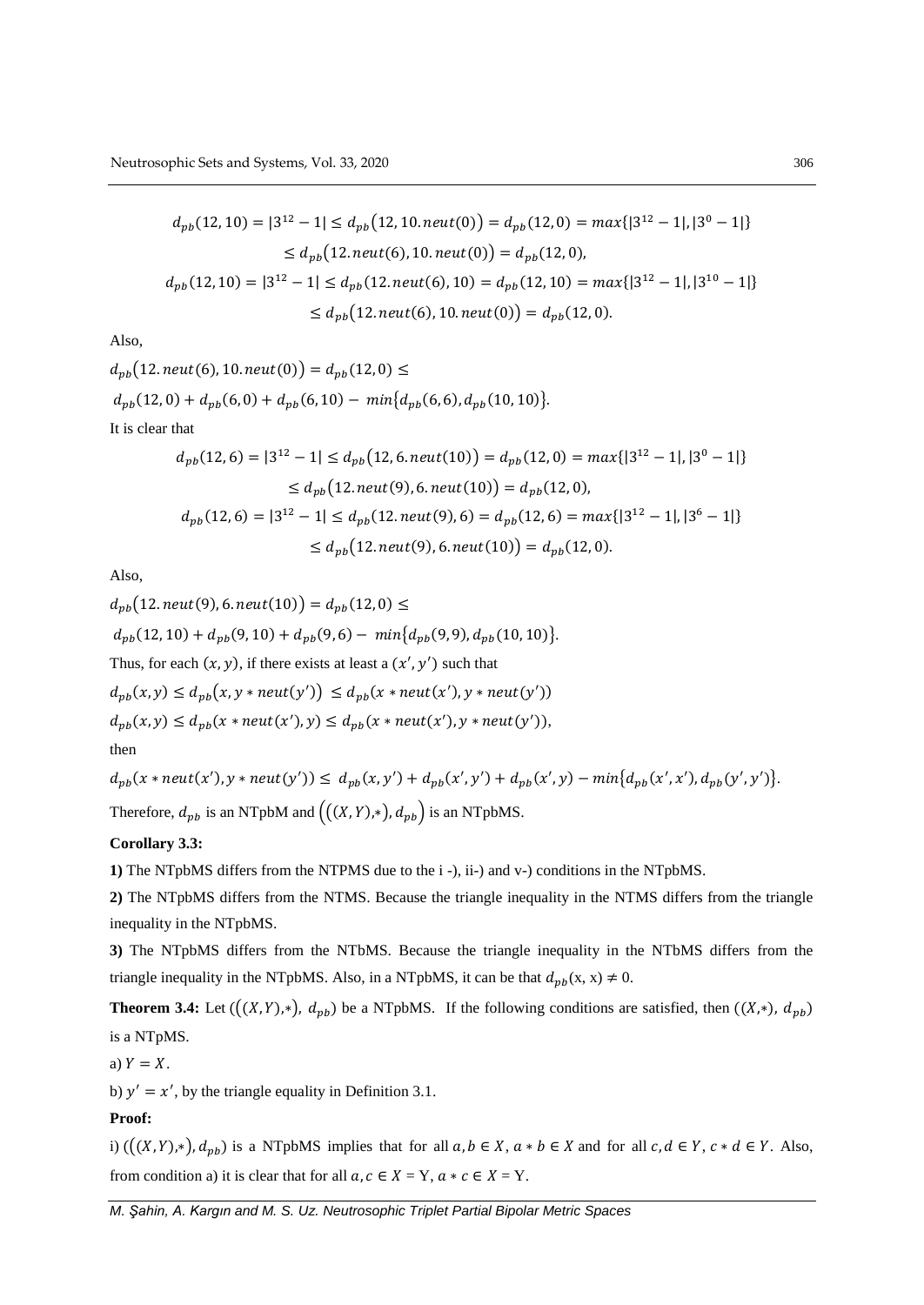ii) Since  $((X, Y), *,), d_{pb}$  is a NTpbMS, for all  $a \in X$  and for all  $b \in Y$ ,

 $d_{pb}(a, b) \geq d_{pb}(a, a) \geq 0$  and

 $d_{pb}(a, b) \geq d_{pb}(b, b) \geq 0$  and is obvious by condition (a)

For all  $, b \in X$ ,  $d_{pb}(a, b) \geq d_{pb}(a, a) \geq 0$ .

iii) Since  $(((X, Y), *,), d_{pb})$  is a NTpbMS, for  $d_{pb}(a, b) = d_{pb}(a, a) = d_{pb}(b, b) = 0$ , if  $d_{pb}(a, b) = 0$ ; then there exists at least one pair of  $a, b \in X \cap Y$ , and also from condition a), if  $y = x$ , then  $d_{pb}(a, b) = d_{pb}(a, a)$  $d_{pb}(b, b) = 0$  there exists at least one pair of  $a, b \in X \cap X = X$  such that  $d_{pb}(a, b) = 0$ .

iv) Since  $(((X, Y), *,), d_{pb})$  is a NTpbMS, we have for all  $a, b \in X \cap Y$ ,  $d_{pb}(a, b) = d_{pb}(b, a)$ . Also, from condition a), we can write  $X \cap Y = X$ . Thus, for all  $x, y \in X$ ,  $d_{pb}(a, b) = d_{pb}(b, a)$ .

v) Since  $((X, Y), *,), d_{nb})$  is a NTpbMS, for each  $(a, b)$ , if there exists at least a  $(a', b')$  such that

 $d_{pb}(a,b) \leq d_{pb}(a,b * neut(b')) \leq d_{pb}(a * neut(a'),b * neut(b'))$  and  $d_{pb}(a,b) \leq d_{pb}(a * neut(a'),b) \leq d_{pb}(a * neut(a'),b * neut(b')),$ then

 $d_{pb}(a * neut(a'), b * neut(b')) \leq d_{pb}(a, b') + d_{pb}(a', b') + d_{pb}(a', b) - \min\{d_{pb}(a', a'), d_{pb}(b', b')\}.$ From condition b), we can write that

$$
d_{pb}(a,b) \leq d_{pb}(a,b * neut(b')) \leq
$$

 $d_{pb}(a * neut(a'), b * neut(b')) \leq d_{pb}(a, b') + d_p(a', a') + d_{pb}(a', b) - \min \{d_{pb}(a', a'), d_{pb}(b', b')\}$  $d_{pb}(a, b') + d_{pb}(a', b) - \min \{ d_{pb}(a', a') , d_{pb}(b', b') \}.$ 

Also, from condition a), if there exists at least a  $b' \in Y = X$  for each  $a, b \in Y = X$  such that

 $d_{pb}(a, b) \leq d_{pb}(a, b^*neut(b'))$ , then

 $d_{pb}(a, b^* \text{neut}(b')) \leq d_{pb}(a, a') + d_{pb}(a', b) - \min \{ d_{pb}(a', a') , d_{pb}(a', a') \} = d_{pb}(a, a') + d_{pb}(a', b)$ . Thus,  $((X,*)$ ,  $d_{pb}$ ) is a NTpMS.

**Theorem 3.5:** Let  $((X, Y), *,), d_{pb})$  be a NTpbMS. If  $(X \cap Y, *)$  is a NTS, then  $((X \cap Y, X \cap Y), *,), d_{pb})$  is a NTpbMS**.**

**Proof:** We suppose that  $(X \cap Y, *)$  is a NTS.

i) Since  $((X, Y), *,), d_{pb}$  is a NTpbMS, for all  $a, b \in X$ ,  $a * b \in X$  and for all  $c, d \in Y$ ,  $c * d \in Y$ . Thus, it is clear that  $\forall a, c \in X \cap Y$ ,  $a * c \in X \cap Y$ .

ii) Since  $(((X, Y), *,), d_{pb})$  is a NTpbMS, for all  $a \in X$  and for all  $c \in Y$ , if  $d_{pb}(a, c) \geq d_{pb}(a, a) \geq 0$ , then  $d_{pb}(a, c) \geq d_{pb}(c, c) \geq 0.$ 

Thus, it is clear that for all  $a \in X \cap Y$ ,  $c \in X \cap Y$ ;

 $d_{nb}(a, c) \geq d_{nb}(a, a) \geq 0$  and  $d_{nb}(a, c) \geq d_{nb}(c, c) \geq 0$ .

iii) Since  $(((X, Y), *,), d_{pb})$  is a NTpbMS, if  $d_{pb}(a, b) = d_{pb}(a, a) = d_{pb}(b, b) = 0$ , then there exists at least one pair of elements  $a, b \in X \cap Y$  such that  $d_{p}$  ( $a, b$ ) = 0. Thus, it is clear that for  $d_{pb}(a, b) = d_{pb}(a, a) = d_{pb}(b, b) = 0$ , there exists at least one pair of  $a, b \in (X \cap Y) \times (X \cap Y)$ .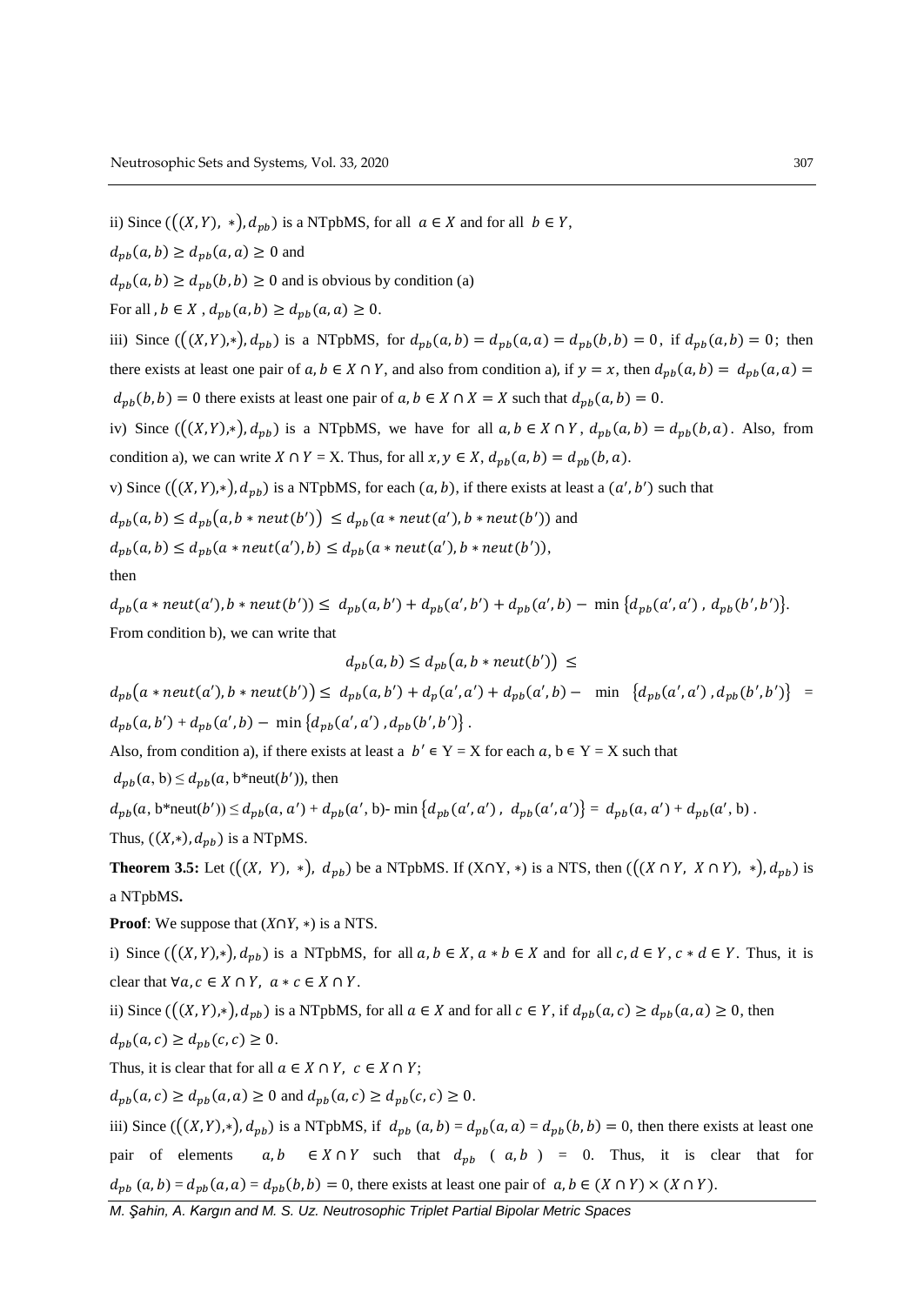iv) Since  $(((X, Y), *,), d_{pb})$  is a NTpbMS, we have for all  $a, b \in X \cap Y$ ,  $d_p b(a, b) = d_{pb}(b, a)$ . Thus, it is clear that for all  $a, b \in (X \cap Y) \cap (X \cap Y) = X \cap Y$ ,  $d_{pb}(a, b) = d_{pb}(b, a)$ .

v) Now, let  $(a, b), (a', b') \in X \times Y$ . For each  $(a, b)$ , if there exists at least one  $(a', b')$  such that

 $d_{pb}(a,b) \leq d_{pb}(a,b * neut(b')) \leq d_{pb}(a * neut(a'),b * neut(b'))$  and

 $d_{pb}(a, b) \leq d_{pb}(a * neut(a'), b) \leq d_{pb}(a * neut(a'), b * neut(b')),$ 

then

 $d_{pb}(a * neut(a'), b * neut(b')) \leq d_{pb}(a, b') + d_{pb}(a', b') + d_{pb}(a', b) - \min\{d_{pb}(a', a'), d_{pb}(b', b')\}.$ 

Thus, it is clear that for each  $(a, b) \in (X \cap Y) \times (X \cap Y)$ , if there exists at least one  $(a', b') \in (X \cap Y) \times (X \cap Y)$  such that

 $d_{pb}(a,b) \leq d_{pb}(a,b * neut(b'))$ ,

 $d_{pb}(a, b) \leq d_{pb}(a * neut(a'), b)$  and

 $d_{pb}(a, b) \leq d_{pb}(a * neut(a'), b * neut(b')),$  then

 $d_{pb}(a * neut(a'), b * neut(b')) \leq d_{pb}(a, b') + d_{pb}(a', b') + d_{pb}(a', b) - \min \{d_{pb}(a', a'), d_{pb}(b', b')\}.$ Thus,  $((X \cap Y, X \cap Y), *,), d_{pb})$  is an NTpbMS.

**Theorem 3.6:** Let  $((X, Y), *)$ , d) a NTbMS. Then, for  $k \in \mathbb{R}^+, d_{kp}(x, y) = d(x, y) + k$  is a NTpbM.

#### **Proof:**

i) For all ,  $b \in X$ ,  $a * b \in X$  and for all  $c, d \in Y$ ,  $c * d \in Y$  since d is a neutrosophic triplet bipolar metric. ii) For all  $x \in X$  and for all  $y \in Y$ ,

 $d_{kn}(x, y) \geq d(x, x) \geq 0$  and  $d_{kp}(x, y) \ge d(y, y) \ge 0$ . Because;  $d_{kn}(x, y) = d(x, y) + k,$  $d_{kn}(x, x) = d(x, x) + k,$  $d_{kn}(y, y) \geq d(y, y) + k$ ,  $d(x, x) = 0$  and  $d(y, y) = 0$  for all  $x, y \in X \cap Y$ . iii) If  $d_{kp}(x, y) = d_{kp}(x, x) = d_{kp}(y, y) \neq 0$  the proof is straightforward, since  $d_{kp}(x, x) = d(x, x) + k > 0$   $(d(x, x) = 0)$  $d_{kp}(y, y) = d(y, y) + k > 0$   $(d(y, y) = 0)$ . iv) For all  $x, y \in X \cap Y$ ,  $d_{kp}(x, y) = d_{kp}(y, x)$ . This is because of the fact that  $d_{kp}(x, y) = d(x, y) + k$  and  $d(x, y) = d(y, x)$  for  $\forall x, y \in X \cap Y$ . v) Let  $\forall (x, y), (x', y') \in X \times Y$ . For each  $(x, y) \in X \times Y$ , If there exists at least one  $(x', y') \in X \times Y$  such that  $d_{kp}(x, y) \leq d_{kp}(x, y * neut(y')),$  $d_{kp}(x, y) \leq d_{kp}(x * neut(x'), y),$  $d_{kp}(x, y) \leq d_{kp}(x * neut(x'), y * neut(y')),$ 

#### then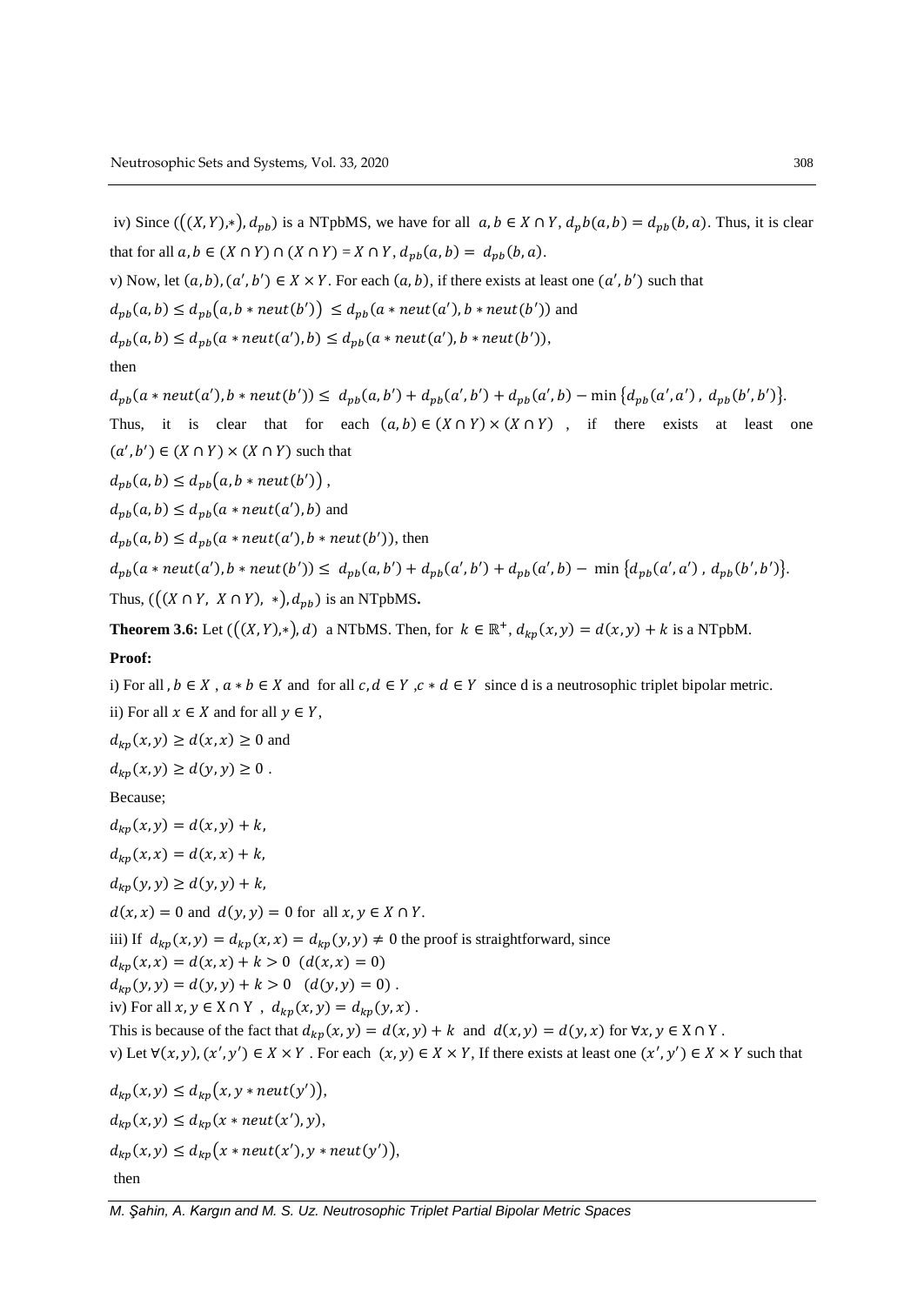$$
d_{kp}(x, y) \le d_{kp}(x * neut(x'), y * neut(y')) \le
$$
  
\n
$$
d_{kp}(x, y') + d_{kp}(x', y') + d_{kp}(x', y) - min\{d_{kp}(x', x'), d_{kp}(y', y')\}.
$$
  
\nAs  $d_{kp}(x, y) = d(x, y) + k$  and  $d(x * neut(x'), y * neut(y')) \le d(x, y') + d(x', y') + d(x', y)$ , we obtain  
\nthat

$$
d_{kp}(x * neut(x'), y * neut(y')) \le
$$
  
\n
$$
d(x, y') + k + d(x', y') + k + d(x', y) + k - min\{d_{kp}(x', x'), d_{kp}(y', y')\} =
$$
  
\n
$$
d(x, y') + d(x', y') + d(x', y) + 3k - min\{d_{kp}(x', x'), d_{kp}(y', y')\} =
$$
  
\n
$$
d(x, y') + d(x', y') + d(x', y) + 3k - min\{d(x', x') + k, d(y', y') + k\} =
$$
  
\n
$$
d(x, y') + d(x', y') + d(x', y) + 3k - min\{k, k\} =
$$
  
\n
$$
d(x, y') + d(x', y') + d(x', y) + 3k - k =
$$
  
\n
$$
d(x, y') + d(x', y') + d(x', y) + 2k.
$$
  
\nIn this case,

 $d_{kp}(x * neut(x'), y * neut(y')) \leq d_{kp}(x, y') + d_{kp}(x', y') + d_{kp}(x', y) - min{d_{kp}(x', x'), d_{kp}(y', y')}$ . **Corollary 3.7:** A NTpbMS can be obtained from a NTbMS.

**Definition 3.8:** Let  $((X, Y), *,), d_{pb})$  be a NTpbMS. A left sequence  $(x_n)$  converges to a right point y (symbolically  $(x_n) \to y$  or  $\lim_{n\to\infty} (x_n) = y$ ) if and only if for every  $\varepsilon > 0$  there exists an  $n_0 \in \mathbb{N}$ , such that  $d_{pb}(x_n, y) < \varepsilon$  -min  $\{d_{pb}(x, x), d_{pb}(y, y)\}$  for all  $n \ge n_0$ . Similarly, a right sequence  $(y_n)$  converges to a left point x (denoted as  $y_n \to x$  or  $\lim_{n\to\infty} (y_n) = x$ ) if and only if, for every  $\varepsilon > 0$  there exists an  $n_0 \in \mathbb{N}$  such that, whenever  $n \ge n_0$ ,  $d_{pb}(x, y_n) < \varepsilon$ - min $\{d_{pb}(x, x), d_{pb}(y, y)\}$ . Also, if  $(u_n) \to u$  and  $(u_n) \to u$ , then  $(u_n)$ converges to point u  $((u_n)$  is a central sequence).

**Definition 3.9:** Let  $((X, Y), *,), d_{pb})$  be a NTpbMS,  $(x_n)$  be a left sequence and  $(y_n)$  be a right sequence in this space.  $(x_n, y_n)$  is called a NT partial bisequence. Furthermore, if  $(x_n)$  and  $(y_n)$  are convergent, then  $(x_n, y_n)$ is called a NT partial convergent bisequence. Also, if  $(x_n)$  and  $(y_n)$  converge to same point, then  $(x_n, y_n)$  is called a NT partial biconvergent bisequence.

**Definition 3.10:** Let  $((X, Y), *,), d_{pb})$  be a NTpbMS and  $(x_n, y_n)$  be a NT partial bisequence.  $(x_n, y_n)$  is called an NT partial Cauchy bisequence if and only if for every  $\varepsilon > 0$ , there exists an  $n_0 \in \mathbb{N}$ , such that  $d_{pb}(x_n, y_m) < \varepsilon$  -min  $\{d_{pb}(x, x), d_{pb}(y, y)\}$  for all  $n, m \geq n_0$ .

**Definition 3.11:** Let  $((X, Y), *,), d_{pb})$  be a NTpbMS. In this space, if each  $(x_n, y_n)$  NT partial Cauchy bisequence is a NT partial convergent Cauchy bisequence, then  $((X, Y), *,)$ ,  $d_{pb}$  is called complete NT partial bipolar metric space.

## **Conclusion**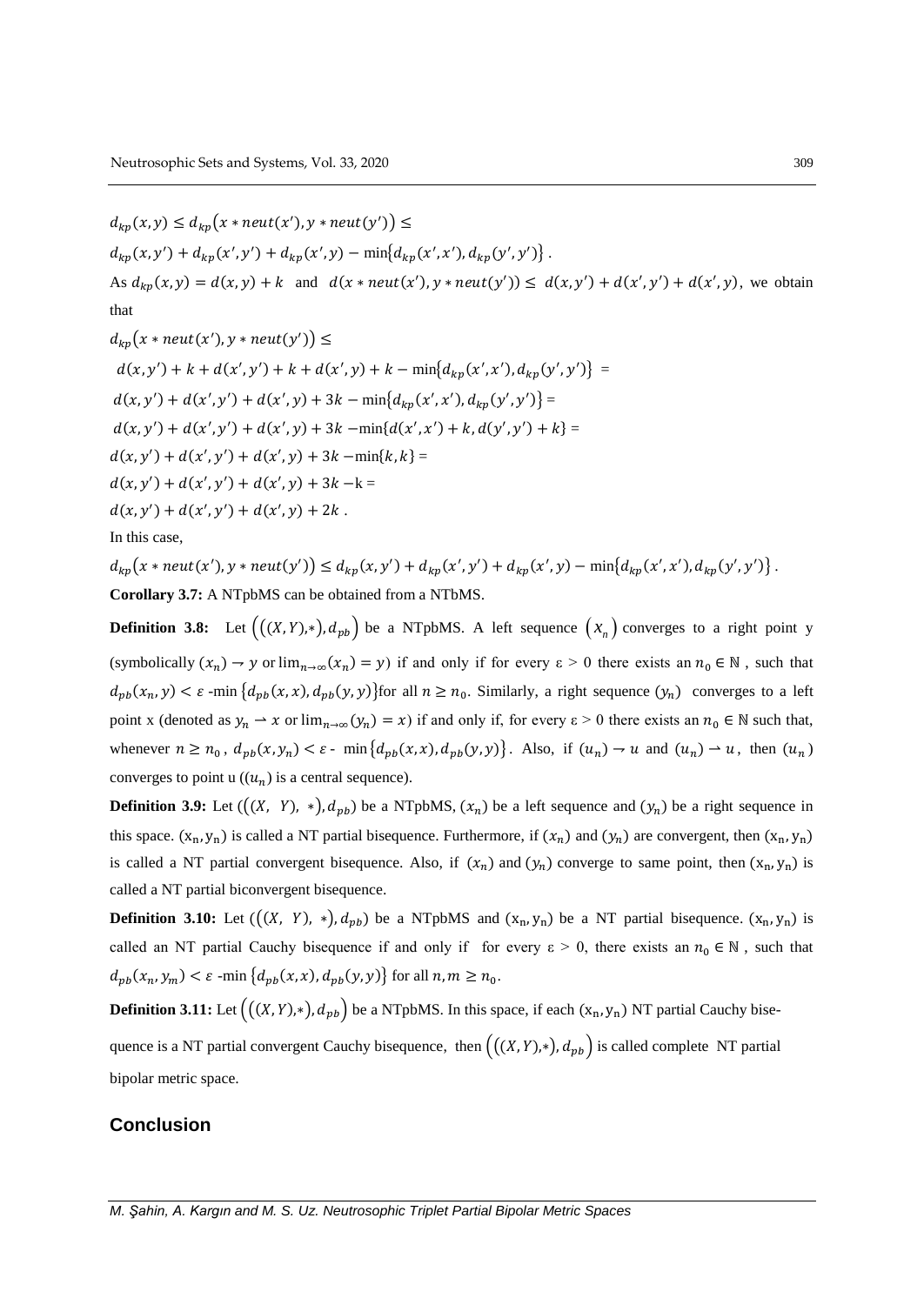In this study we first obtained NTpbMS. We show that NTpbMS is different from NTpMS and NTMS. Also, we show that a NTpbMS will provide the properties of a NTbMS under which conditions are met. Thus, we added a new structure to neutrosophic triple structures. Also, thanks to this study, researchers can obtain new fixed point theories, neutrosophic triplet partial bipolar normed space, neutrosophic triplet partial bipolar inner product space.

#### **Abbreviations**

bM: bipolar metric

bMS: bipolar metric space

pMS: partial metric space

NT: Neutrosophic triplet

NTS: Neutrosophic triplet set

NTM: Neutrosophic triplet metric

NTMS: Neutrosophic triplet metric space

NTpM: Neutrosophic triplet partial metric

NTpMS: Neutrosophic triplet partial metric space

NTbM: Neutrosophic triplet bipolar metric

NTbMS: Neutrosophic triplet bipolar metric space

NTpbMS: Neutrosophic triplet partial bipolar metric space

### **References**

[1] Smarandache F., Neutrosophy: Neutrosophic Probability, Set and Logic, Rehoboth, Amer. Research Press, (1998)

[2] Kandasamy W. B. V. and Smarandache F., Basic neutrosophic algebraic structures and their applications to fuzzy and neutrosophic models, Hexis, Frontigan, (2004) p 219

[3] Kandasamy W. B. V. and Smarandache F., Some neutrosophic algebraic structures and neutrosophic nalgebraic structures, Hexis, Frontigan, (2006) p 219

[4] Smarandache F. and Ali M., Neutrosophic triplet as extension of matter plasma, unmatter plasma and antimatter plasma, APS Gaseous Electronics Conference, (2016) doi: 10.1103/BAPS.2016.GEC.HT6.110

[5] Smarandache F. and Ali M.,The Neutrosophic Triplet Group and its Application to Physics, presented by F. S. to Universidad Nacional de Quilmes, Department of Science and Technology, Bernal, Buenos Aires, Argentina (02 June 2014)

[6] Smarandache F. and Ali M., Neutrosophic triplet group. Neural Computing and Applications, (2016) 1-7.

[7] Smarandache F. and Ali M., Neutrosophic Triplet Field Used in Physical Applications, (Log Number: NWS17-2017-000061), 18th Annual Meeting of the APS Northwest Section, Pacific University, Forest Grove, OR, USA (June 1-3, 2017)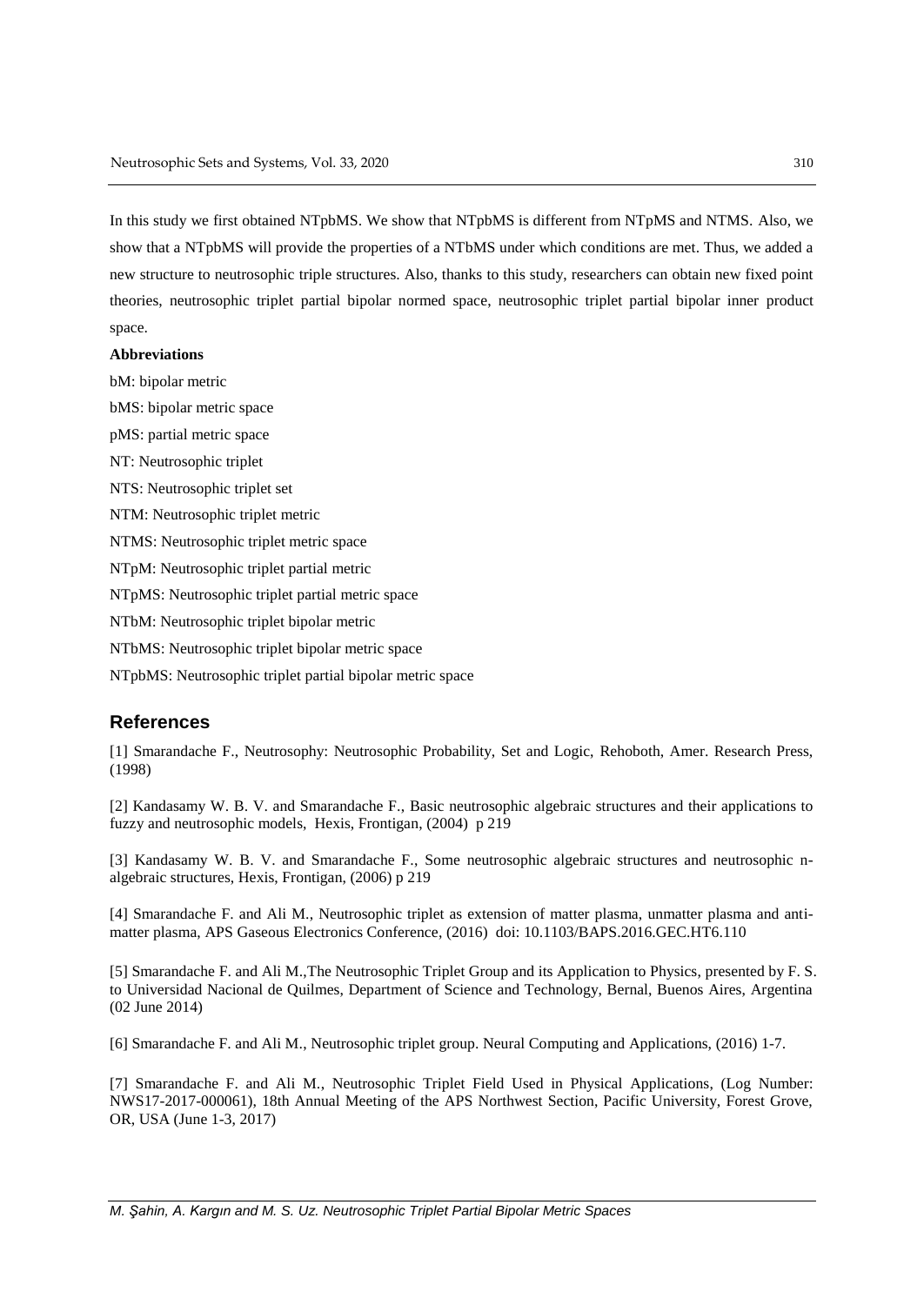[8] Smarandache F. and Ali M., Neutrosophic Triplet Ring and its Applications, (Log Number: NWS17-2017- 000062), 18th Annual Meeting of the APS Northwest Section, Pacific University, Forest Grove, OR, USA (June 1-3, 2017).

[9] Şahin, M., Kargın A., Neutrosophic triplet groups based on set valued neutrosophic quadruple numbers, Neutrosophic Set and Systems, (2019) 30, 122 - 131

[10] Broumi A., Bakali A., Talea M. and Smarandache F., Single Valued Neutrosophic Graphs: Degree, Order and Size. IEEE International Conference on Fuzzy Systems, (2016) pp. 2444-2451.

[11] Broumi A., Bakali A., Talea M. and Smarandache F. Decision-Making Method Based On the Interval Valued Neutrosophic Graph, Future Technologies, IEEE International Conference on Fuzzy Systems, (2016) pp 44- 50.

[12] Broumi A., Bakali A., Talea M., Smarandache F. and Vladareanu L., Computation of Shortest Path Problem in a Network with SV-Trapezoidal Neutrosophic Numbers, Proceedings of the 2016 International Conference on Advanced Mechatronic Systems, Melbourne, Australia, (2016) pp.417-422.

[13] [Liu](https://www.researchgate.net/profile/Peide_Liu3) P. and [Shi](https://www.researchgate.net/scientific-contributions/2068623407_Lanlan_Shi) L., The Generalized Hybrid Weighted Average Operator Based on Interval Neutrosophic Hesitant Set and Its Application to Multiple Attribute Decision Making, Neural Computing and Applications (2015), 26(2): 457-471

[14] [Liu](https://www.researchgate.net/profile/Peide_Liu3) P. and [Shi](https://www.researchgate.net/scientific-contributions/2068623407_Lanlan_Shi) L., Some Neutrosophic Uncertain Linguistic Number Heronian Mean Operators and Their Application to Multi-attribute Group Decision making, Neural Computing and Applications, (2015) doi:10.1007/s00521-015-2122-6

[15] [Liu](https://scholar.google.com.tr/citations?user=kB0nlC0AAAAJ&hl=tr&oi=sra) P. and Tang G., Some power generalized aggregation operators based on the interval neutrosophic numbers and their application to decision making, Journal of Intelligent & Fuzzy Systems, (2016) 30, 2517-2528

[16] [Liu](https://scholar.google.com.tr/citations?user=kB0nlC0AAAAJ&hl=tr&oi=sra) P. and Tang G., Multi-criteria group decision-making based on interval neutrosophic uncertain linguistic variables and Choquet integral, Cognitive Computation, (2016) 8(6) 1036-1056

[17] [Liu](https://www.researchgate.net/profile/Peide_Liu3) P. and Wang Y., Interval neutrosophic prioritized OWA operator and its application to multiple attribute decision making, journal of systems science & complexity, (2016) 29(3): 681-697

[18] [Liu](https://scholar.google.com.tr/citations?user=kB0nlC0AAAAJ&hl=tr&oi=sra) P. and Teng F., Multiple attribute decision making method based on normal neutrosophic generalized weighted power averaging operator, Internal journal of machine learning and cybernetics, (2015) 10.1007/s13042-015-0385-y

[19] [Liu](https://scholar.google.com.tr/citations?user=kB0nlC0AAAAJ&hl=tr&oi=sra) P., Zhang L., Liu X., and Wang P., Multi-valued Neutrosophic Number Bonferroni mean Operators and Their Application in Multiple Attribute Group Decision Making, Internal journal of information technology & decision making, (2016) 15(5) 1181-1210

[20] Sahin M., Deli I. and Ulucay V., Similarity measure of bipolar neutrosophic sets and their application to multiple criteria decision making, Neural Comput & Applic. (2016) DOI 10. 1007/S00521

[21] Wang H., Smarandache F., Zhang Y. Q., Sunderraman R., Single valued neutrosophic sets. Multispace Multistructure, (2010) 4, 410–413.

[22] Şahin M., Olgun N, Uluçay V., Kargın A. and Smarandache F. A new similarity measure on falsity value between single valued neutrosophic sets based on the centroid points of transformed single valued neutrosophic numbers with applications to pattern recognition, Neutrosophic Sets and Systems, (2017) 15, 31-48, doi: org/10.5281/zenodo570934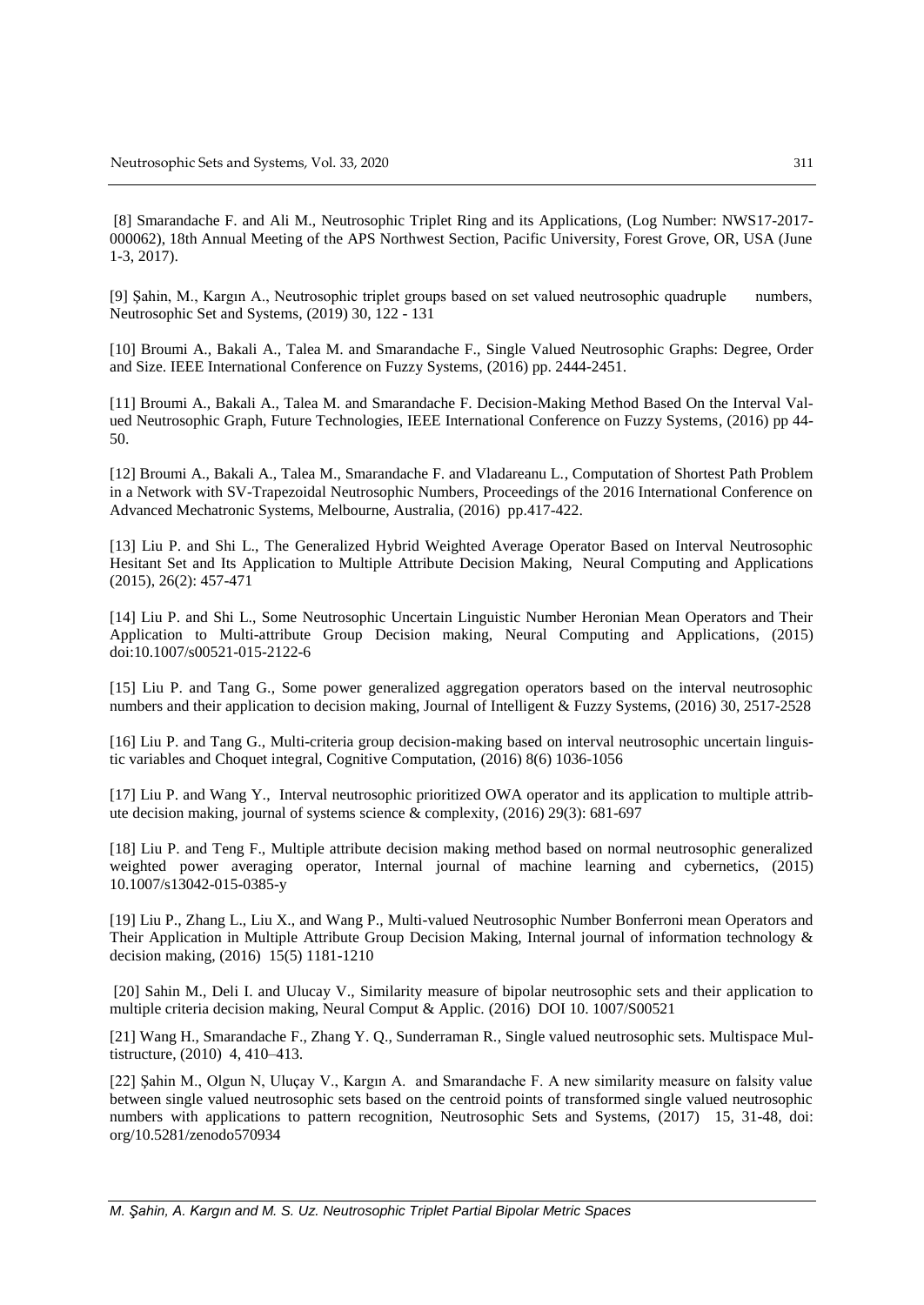[23] Şahin M., Ecemiş O., Uluçay V. and Kargın A., Some new generalized aggregation operators based on centroid single valued triangular neutrosophic numbers and their applications in multi-attribute decision making, Asian Journal of Mathematics and Computer Research, (2017) 16(2): 63-84

[24] Chatterjee R., Majumdar P., and Samanta S. K., Similarity Measures in Neutrosophic Sets-I. Fuzzy Multicriteria Decision-Making Using Neutrosophic Sets. Springer, Cham. (2019) 249-294.

[25] Mohana K., and Mohanasundari M. On Some Similarity Measures of Single Valued Neutrosophic Rough Sets. Neutrosophic Sets and Systems, (2019) 10

[26] Smarandache, F., Colhon, M., Vlăduţescu, Ş., & Negrea, X. Word-level neutrosophic sentiment similarity. Applied Soft Computing, (2019) 80, 167-176, https://doi.org/10.1016/j.asoc.2019.03.034

[27] Ye J. Similarity measures between interval neutrosophic sets and their applications in multicriteria decision – making. J. Intell. Fuzzy Syst. (2014) 26 (1) 165 – 172 [28] Zadeh A. L. Fuzzy sets, Information and control, (1965) 8.3 338-353,

[29] Atanassov T. K., Intuitionistic fuzzy sets, Fuzzy Sets Syst, (1986) 20:87–96

[30] Şahin M. and Kargın A., Neutrosophic triplet metric topology, Neutrosophic Set and Systems, (2019) 27, 154 -162

[31] Ali M., Smarandache F., Khan M., Study on the development of neutrosophic triplet ring and neutrosophic triplet field, Mathematics-MDPI, (2018) 6(4), 46

[32] Şahin M. and Kargın A., Neutrosophic triplet normed space, Open Physics, (2017) 15, 697-704

[33] Şahin M. and Kargın A., Neutrosophic triplet inner product space, Neutrosophic Operational Research, (2017) 2, 193-215,

[34] Smarandache F., Şahin M., Kargın A., Neutrosophic Triplet G- Module, Mathematics – MDPI, (2018) 6, 53

[35] Şahin M. and Kargın A., Neutrosophic triplet b – metric space, Neutrosophic Triplet Research 1, (2019) 7, 79 -89

[36] Şahin M., Kargın A., Çoban M. A., Fixed point theorem for neutrosophic triplet partial metric space, Symmetry – MDPI, (2018) 10, 240

[37] Şahin M., Kargın A., Neutrosophic triplet v – generalized metric space, Axioms – MDPI, (2018) 7, 67

[38] Şahin M. and Kargın A., Smarandache F., Neutrosophic triplet topology, Neutrosophic Triplet Research 1, (2019), 4, 43 - 53

[39] Şahin M., Kargın A., Neutrosophic triplet normed ring space, Neutrosophic Set and Systems, (2018) 21, 20 – 27

[40] Şahin M., Kargın A., Neutrosophic triplet partial inner product space, Neutrosophic Triplet Research 1, (2019), 10 - 21

[41] Şahin M., Kargın A., Neutrosophic triplet groups Based on set valued neutrosophic quadruple numbers, Neutrosophic Set and Systems, (2019) 30, 122 -131

[42] Şahin M., Kargın A. Neutrosophic triplet partial v – generalized metric space, Neutrosophic Triplet Research 1, (2019) 2, 22 - 34

[43] Şahin M., Kargın A., Neutrosophic triplet Lie Algebra, Neutrosophic Triplet Research 1, (2019) 6, 68 -78

[44] Şahin M., Kargın A., Isomorphism theorems for Neutrosophic triplet G - module, Neutrosophic Triplet Research 1, (2019) 5, 54- 67

[45] Şahin M., Kargın A., Uz M. S., Kılıç A., Neutrosophic triplet bipolar Metric Space, Quadruple Neutrosophic Theory and Applications 1, (2020) 11, 150 - 163